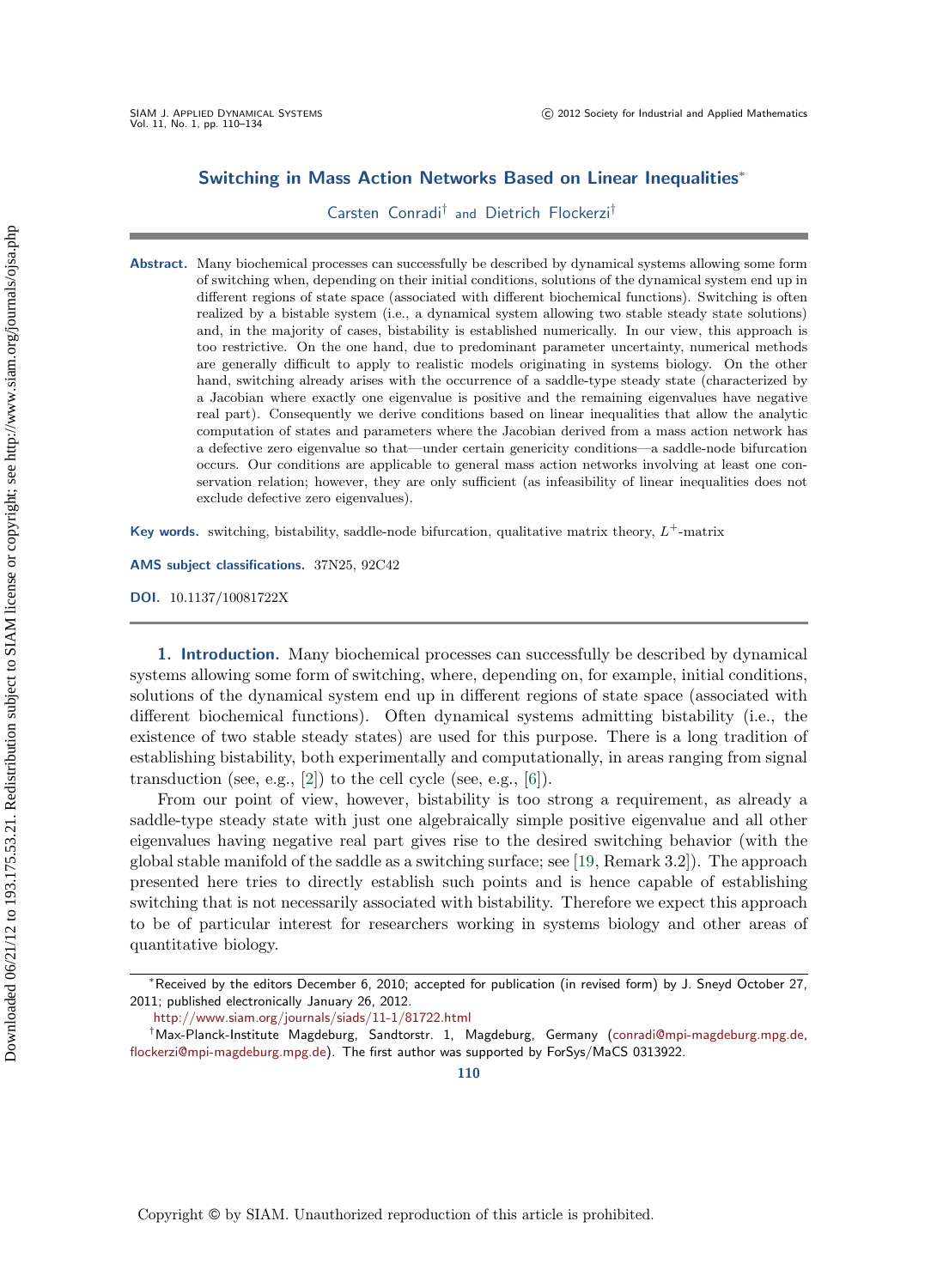#### **SWITCHING IN MASS ACTION NETWORKS 111**

In many applications, bistability of a dynamical system has been established numerically using bifurcation analysis or simulations that can become arduous tasks even for relatively small systems. Moreover, parameter uncertainty is a predominant issue in systems biology: the dynamical systems consist of a large number of states and parameters, while measurement data are often very noisy, and data points and repetitions are usually few. Hence techniques allowing the direct analytic computation of parameter vectors at which a given system exhibits switching are desirable.

In developing these techniques we identified two promising approaches: (i) establishing multiple steady states as a mechanism for possible switching and bistability [\[9,](#page-24-1) [11,](#page-24-2) [12,](#page-24-3) [19\]](#page-24-0) and (ii) establishing points where the dynamical system undergoes a saddle-node bifurcation so that the global stable manifold of the saddle is acting as a switching surface. The first approach is motivated by the so-called chemical reaction network theory developed by Feinberg and coworkers (see [\[16,](#page-24-4) [17,](#page-24-5) [18\]](#page-24-6) and [\[12,](#page-24-3) [19,](#page-24-0) [20\]](#page-24-7)). The second approach is based on the structure of the Jacobian of a mass action network [\[10\]](#page-24-8). This approach was successful for a double-phosphorylation mechanism where the nullspace of the Jacobian admits a very special representation (cf. [\[10\]](#page-24-8)).

Here we extend these ideas to mass action networks in general (involving at least one conservation relation) by making use of a property that is frequently observed in dynamical systems originating in systems biology: one often faces dynamical systems that involve socalled *conservation relations* confining trajectories to affine linear subspaces of state space.

Thus, the Jacobian of such a system evaluated at an arbitrary point in state space has at least as many zero eigenvalues as there are conservation relations. Consequently, for a saddlenode to occur at a particular point in state space, the Jacobian has to have an *additional* zero eigenvalue at that point. Generically, mass action systems undergo a bifurcation at that point—one can state conditions guaranteeing a saddle-node bifurcation (cf. Appendix [A](#page-19-0) or [\[10\]](#page-24-8)). One can expect that such sufficient conditions for a saddle-node bifurcation can be established for mass action networks originating in systems biology since there are many parameters which can be chosen as continuation parameters. Hence, such an additional zero eigenvalue frequently entails a saddle-node bifurcation and thus switching in a mass action network.

The main result of our paper offers sufficient conditions guaranteeing such an additional zero eigenvalue, which take the form of linear inequality systems and are thus easy to check. Moreover, our result is constructive in the sense that the solutions to one of the inequality systems determine a state and parameter vector where the Jacobian has an additional zero eigenvalue and thus fulfills the necessary degeneracy condition for a saddle-node. Infeasibility of all inequality systems does not exclude additional zero eigenvalues; hence feasibility of at least one inequality system is a sufficient, but not a necessary, condition for an additional zero eigenvalue. In case the remaining eigenvalues of the linearization have negative real parts such feasibility is generically sufficient for a saddle-node and the associated bifurcation into a saddle and a node. We verify this splitting in our case studies by computing bifurcation diagrams.

Finally we'd like to point out that our results are in a certain sense complementary to those obtained in [\[27\]](#page-24-9), [\[13,](#page-24-10) [14,](#page-24-11) [15\]](#page-24-12), [\[29\]](#page-24-13), [\[3,](#page-23-2) [4,](#page-23-3) [5\]](#page-23-4): all these references present sufficient conditions for the global injectivity of a dynamical system defined by a biochemical reaction network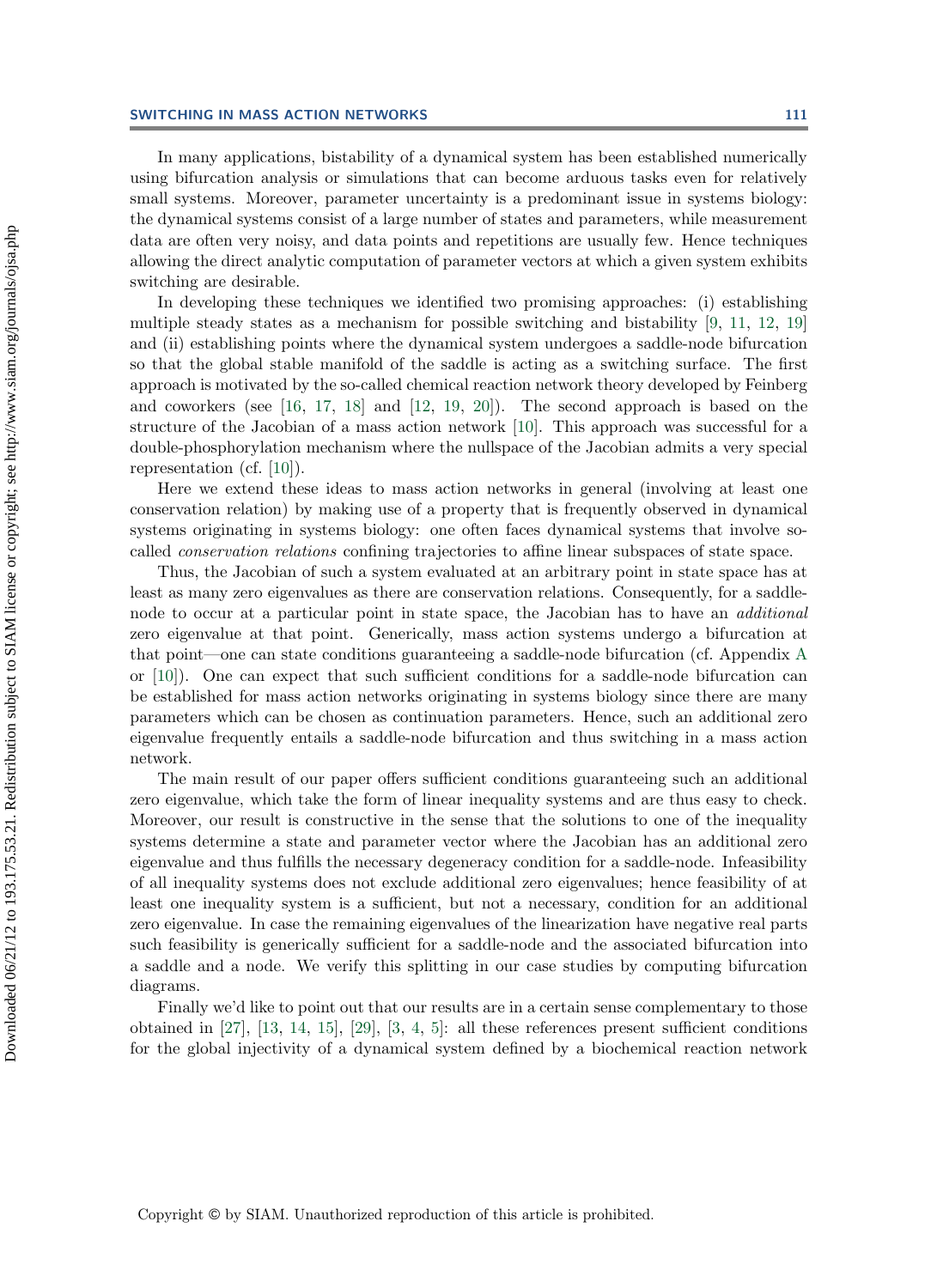(not necessarily restricted to mass action systems). In particular, these conditions exclude switching. More along the lines of our work is the approach of Mincheva and coworkers [\[24,](#page-24-14) [25\]](#page-24-15). There the tight connection between the characteristic polynomial of the Jacobian and the cycles of certain graphs associated with the Jacobian are exploited to derive conditions for certain instabilities (e.g., saddle-node or Hopf bifurcations). The major difference between our work and theirs is that we are not working with the characteristic polynomial but rather exploit the fact (reported in [\[10\]](#page-24-8)) that Jordan blocks of size  $\geq 2$  imply additional zero eigenvalues (and thus candidates for, for example, saddle-node bifurcations).

In the following we briefly describe the organization of the paper and at the same time offer conclusions that can be drawn. In section [2](#page-2-0) we describe dynamical systems defined by mass action networks, recall some results from [\[10\]](#page-24-8), and *characterize* positive state vectors where the Jacobian has such an additional and thus defective zero eigenvalue (Lemma [2.1,](#page-7-0) Theorem [2.4\)](#page-8-0). Those state vectors arise from elements of a semialgebraic set that contains only polynomials of degree two or less—regardless of the exponents in the polynomial ODE system defined by a mass action network. In section [3,](#page-9-0) based on a result from qualitative matrix theory ensuring the existence of positive null vectors, we present a sufficient condition allowing the computation of elements of that semialgebraic set that takes the form of linear inequality systems. The solvability of these inequality systems is then sufficient for the existence of an additional zero eigenvalue (Theorem [3.2\)](#page-13-0). In section [4,](#page-14-0) finally, we demonstrate the applicability of the results presented here by analyzing as a proof of principle two competing mass action networks describing the G1/S transition in the cell cycle of budding yeast. These networks were originally presented in [\[12\]](#page-24-3) and [\[19\]](#page-24-0) where the investigation was based on subnetwork analysis. Both networks are not accessible using the results of [\[10\]](#page-24-8).

For the convenience of the reader we provide some additional information in four appendices. In Appendix [A](#page-19-0) we recall some remarks concerning saddle-node bifurcations in mass action networks that were made earlier in [\[10\]](#page-24-8); in Appendices [B](#page-19-1) and [C](#page-21-0) we collect the relevant structural information of the G1/S transition networks discussed in section [4.](#page-14-0) The final Appendix [D,](#page-22-0) using basic linear algebra, discusses some of the assumptions and results in the present work.

<span id="page-2-0"></span>**2. Dynamical systems defined by mass action systems.** To introduce our notation, we use the network depicted in [\(2.1\)](#page-2-1) below. This network is analyzed in [\[16\]](#page-24-4), where multiple steady states are established.

<span id="page-2-1"></span>
$$
A + 2S \frac{\mathbf{k_1}}{\mathbf{k_2}} A S_2
$$
  

$$
B + S \frac{\mathbf{k_3}}{\mathbf{k_4}} B S
$$
  

$$
A S_2 + B S \frac{\mathbf{k_5}}{\mathbf{k_6}} C + 3S
$$
  

$$
A \frac{\mathbf{k_6}}{\mathbf{k_7}} 0 \frac{\mathbf{k_8}}{\mathbf{k_9}} B
$$
  

$$
\mathbf{k_1} 0
$$
  

$$
C
$$

(2.1)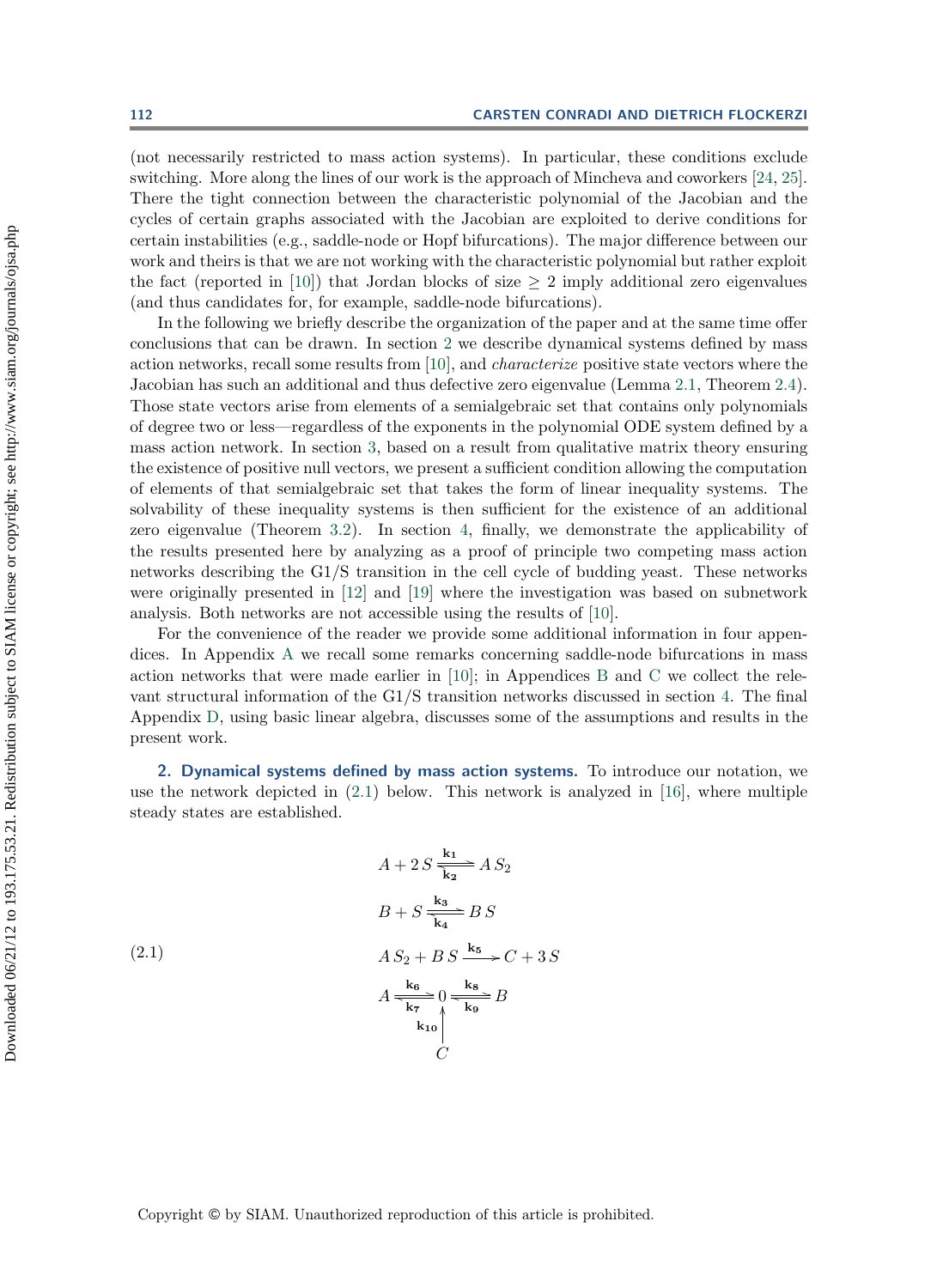Network  $(2.1)$  consists of *n species*  $(n = 6)$ , and with each species we associate a variable  $x_i$  representing its concentration and the corresponding unit vector  $e_i$  of  $\mathbb{R}^6$ :  $x_1$  and  $e_1$  with A,  $x_2$  and  $e_2$  with B,  $x_3$  and  $e_3$  with S,  $x_4$  and  $e_4$  with A  $S_2$ ,  $x_5$  and  $e_5$  with B S, and  $x_6$  and  $e_6$  with C.

The nodes of the network graph are called *complexes*, and with each complex we associate the sum of its constituent species. The above network contains m complexes  $(m = 10)$ . The complex 0 will be denoted by the zero vector  $0 \in \mathbb{R}^6$  and is used to encode that the system is open with respect to A, B, and C: A and B can enter and leave the system, while C can only<br>leave the system. As a complex A is associated with  $e \in \mathbb{R}^6$ , B with  $e_2 \subset \mathbb{R}^6$ leave the system. As a complex, A is associated with  $e_1 \in \mathbb{R}^6$ , B with  $e_2$ , C with  $e_6$ ,  $A + 2S$ <br>with  $e_4 + 2e_2$ , A S<sub>o</sub> with  $e_4$ , B + S with  $e_5 + e_6$ , B S with  $e_5$ , A S<sub>o</sub> + B S with  $e_4$  +  $e_5$  and with  $e_1 + 2 e_3$ ,  $A S_2$  with  $e_4$ ,  $B + S$  with  $e_2 + e_3$ ,  $B S$  with  $e_5$ ,  $A S_2 + B S$  with  $e_4 + e_5$ , and  $C + 3S$  with  $e_6 + 3e_3$ .

The network consists of r reactions  $(r = 10)$ , e.g.,  $A + 2S \rightarrow AS_2$ , where the complex at the tail of the arrow is called the *educt complex* and the complex at the tip of the arrow is called the *product complex*. With each reaction is associated a *reaction rate*  $v_i(k, x)$ . For mass action systems  $v_i(k, x)$  is proportional to the product of (powers of) concentrations of the species forming the educt complexes: let  $y_i$  be an educt complex vector; then one has  $v_i(k, x) = k_i x^{y_i}$  (where  $x^p = \prod$  $\int$  $p_j$  for *n*-vectors x and p). For the above network one obtains

$$
v(k,x) = (k_1x_1x_3^2, k_2x_4, k_3x_2x_3, k_4x_5, k_5x_4x_5, k_6x_1, k_7, k_8, k_9x_2, k_{10}x_6)^T.
$$

We collect the exponents  $y_i$  of the monomials contained in  $v_i(k, x)$  in the *rate-exponent matrix*  $\mathcal Y$ . For the above network one obtains the  $(n \times r)$ -matrix

$$
\mathcal{Y} = [y_1, \dots, y_{10}]
$$
  
=  $[e_1 + 2e_3, e_4, e_2 + e_3, e_5, e_4 + e_5, e_1, 0, 0, e_2, e_6]$ .

The reactions are encoded in the *stoichiometric matrix* S, where each column corresponds to one reaction and is defined as the difference between product and educt complex. For example, for the reaction  $A + 2S \rightarrow AS_2$  one obtains  $r_1 = -(e_1 + 2e_3) + e_4$ . The stoichiometric matrix for the above network is

<span id="page-3-0"></span>
$$
S = \left[\begin{array}{rrrrrrrrrr} -1 & 1 & 0 & 0 & 0 & -1 & 1 & 0 & 0 & 0 \\ 0 & 0 & -1 & 1 & 0 & 0 & 0 & 1 & -1 & 0 \\ -2 & 2 & -1 & 1 & 3 & 0 & 0 & 0 & 0 & 0 \\ 1 & -1 & 0 & 0 & -1 & 0 & 0 & 0 & 0 & 0 \\ 0 & 0 & 1 & -1 & -1 & 0 & 0 & 0 & 0 & 0 \\ 0 & 0 & 0 & 0 & 1 & 0 & 0 & 0 & 0 & -1 \end{array}\right].
$$

A reaction network then defines a dynamical system

$$
(2.2) \t\t\t \dot{x} = S \, v(k, x),
$$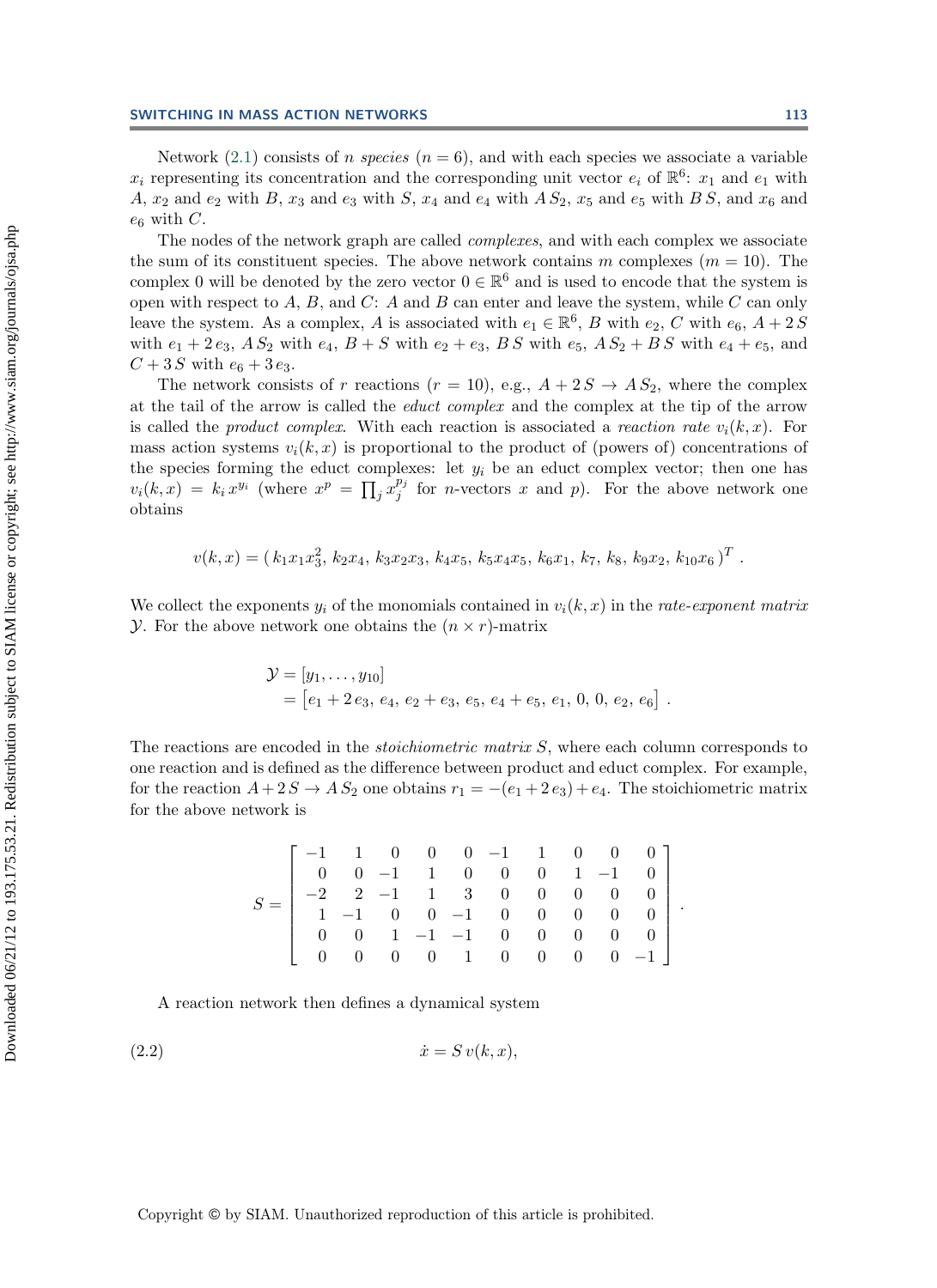which in case of the above network translates to

$$
\begin{aligned}\n\dot{x}_1 &= k_7 - k_6 x_1 - k_1 x_1 x_3^2 + k_2 x_4 \,, \\
\dot{x}_2 &= k_8 - k_9 x_2 - k_3 x_2 x_3 + k_4 x_5 \,, \\
\dot{x}_3 &= -k_3 x_2 x_3 - 2k_1 x_1 x_3^2 + 2k_2 x_4 + k_4 x_5 + 3k_5 x_4 x_5 \,, \\
\dot{x}_4 &= k_1 x_1 x_3^2 - k_2 x_4 - k_5 x_4 x_5 \,, \\
\dot{x}_5 &= k_3 x_2 x_3 - k_4 x_5 - k_5 x_4 x_5 \,, \\
\dot{x}_6 &= k_5 x_4 x_5 - k_{10} x_6 \,. \n\end{aligned}
$$

In general we consider a mass action network with  $n$  species,  $m$  complexes, and  $r$  reactions. Any such system defines a dynamical system in the form given in [\(2.2\)](#page-3-0). Note that  $v(k, x) \in \mathbb{R}^r$ is a *monomial, vector-valued* function of the form

$$
v(k, x) = \text{diag}(k) \, \phi(x),
$$

where diag(k) is a  $(r \times r)$  diagonal matrix with the  $k_i$  on the diagonal and  $\phi(x)=(x^{y_i})_{i=1,\dots,r} \in$  $\mathbb{R}^r$  is a vector of monomials in x. Note that the rate-exponent matrix  $\mathcal Y$  defined above contains the exponent vectors of the monomials contained in  $\phi(x)$ . In what follows, we speak of steady states  $(k, x)$  of  $(2.2)$  when  $S v(k, x)$  vanishes for positive  $(k, x)$ .

For many realistic systems in systems biology the matrix  $S \in \mathbb{R}^{n \times r}$  does not have full row rank s := rank(S) (i.e.,  $s < n$ ). This gives rise to  $n - s$  conservation relations: let Z be any matrix whose columns form a basis of ker( $S<sup>T</sup>$ ), the left kernel of S. Solutions  $x(t)$  to [\(2.2\)](#page-3-0) then satisfy

<span id="page-4-1"></span>(2.3a) 
$$
Z^T x(t) = Z^T x(0) =: c;
$$

that is, these solutions lie in invariant domains  $x(0) + im(S)$  that are parallel translates of  $\text{im}(S)$ . For the above example  $(2.1)$  one obtains

(2.3b) 
$$
x_3 + 2x_4 + x_5 = c.
$$

**2.1. The Jacobian associated with a mass action network.** In the remainder of this contribution we will use the following notation to denote positivity/nonnegativity of vectors  $v \in \mathbb{R}^n$ :  $v > 0$  and  $v \ge 0$  are interpreted componentwise; that is,  $v > 0$  is understood as  $v_i > 0$ ,  $i = 1, ..., n$ , while  $v \ge 0$  is understood as  $v_i \ge 0$ ,  $i = 1, ..., n$ . We also use  $\mathbb{R}^n_{>0}$  to denote the interior of the nonnegative orthant  $\mathbb{R}^n$ denote the interior of the nonnegative orthant  $\mathbb{R}^n_{\geq 0}$ .

At positive  $(k, x)$  the Jacobian of a mass action network (by this we mean the Jacobian of a dynamical system defined by a mass action network) is given by

<span id="page-4-0"></span>(2.4) 
$$
Jac(k, x) = S \operatorname{diag}(v(k, x)) \mathcal{Y}^T \operatorname{diag}(x^{-1}),
$$

with stoichiometric matrix  $S$  and rate-exponent matrix  $Y$ .

Observe that a positive pair  $(k, x)$  is a steady state of  $(2.2)$  if and only if  $v(k, x) \in \text{ker}(S) \cap$  $\mathbb{R}_{\geq 0}^r$ . For computational purposes we resort to the pointed polyhedral cone ker  $(S) \cap \mathbb{R}_{\geq 0}^r$  that is generated by a finite set of unique (up to scalar multiplication) extreme rays [26] (The is generated by a finite set of unique (up to scalar multiplication) extreme rays [\[26\]](#page-24-16). (The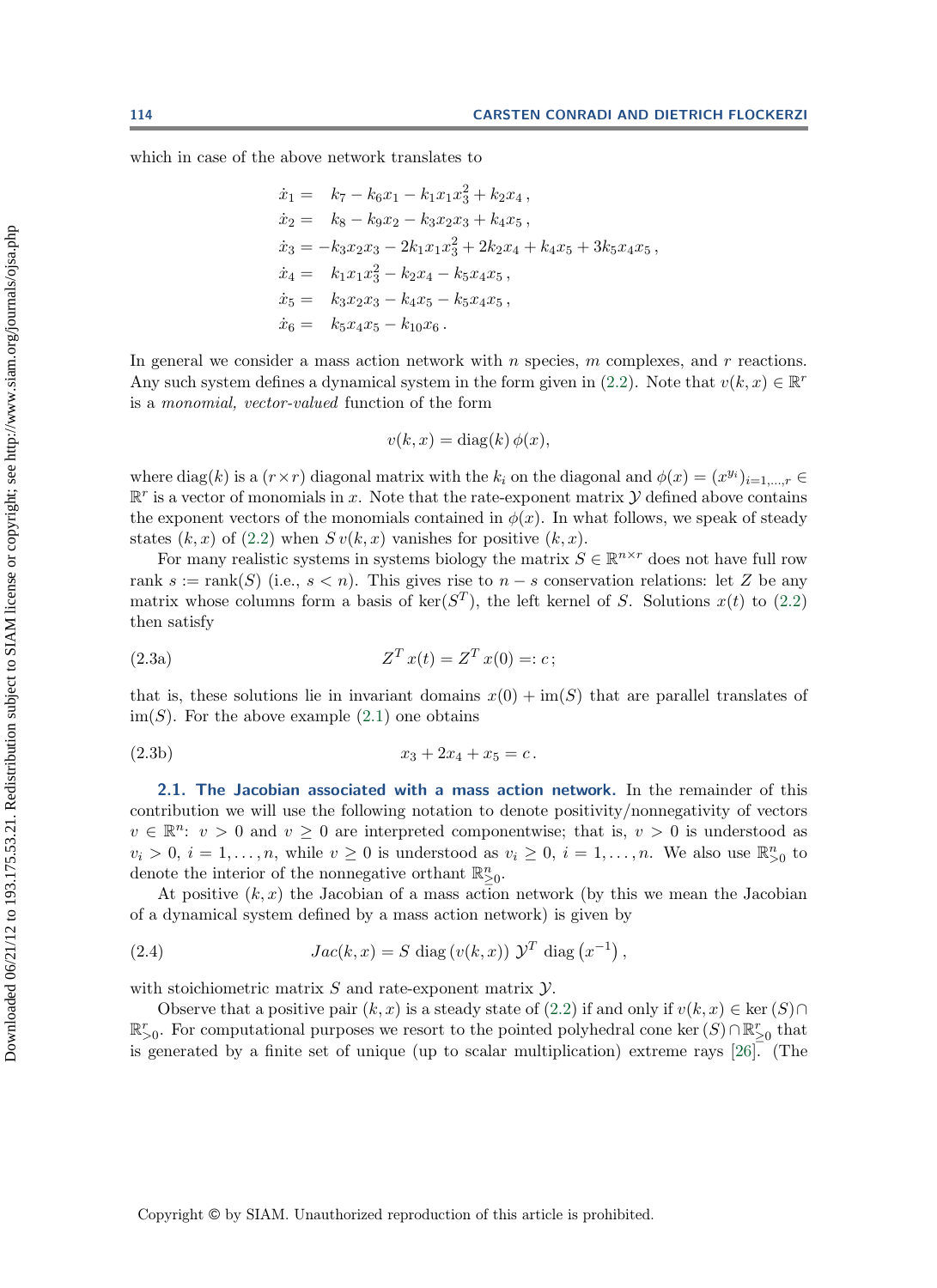calculation of these rays is in general computationally hard; however, there exist a variety of algorithms and software tools, for example  $[22, 30]$  $[22, 30]$  $[22, 30]$ .) Let p be the number of extreme rays, and let E be a matrix whose columns are generators of ker  $(S) \cap \mathbb{R}_{\geq 0}^r$ . Then  $(k, x)$  is a positive standard state if and only if there exists a *u* with steady state if and only if there exists a  $\nu$  with

<span id="page-5-0"></span>(2.5a) 
$$
v(k, x) = E \nu > 0, \quad \nu \in \mathbb{R}_{\geq 0}^p.
$$

So we ask for all components of  $E \nu$  to be (strictly) positive. We collect all such  $\nu$  in the set

(2.5b) 
$$
\mathcal{V} := \left\{ \nu \in \mathbb{R}^p_{\geq 0} | E \nu > 0 \right\}.
$$

Since E is a nonnegative matrix, V consists of the positive orthant  $\mathbb{R}_{\geq 0}^p$ , i.e., the interior of  $\mathbb{R}_{\geq 0}^p$ , and potentially certain faces of  $\mathbb{R}^p$ , (i.e., elements  $y \in \mathcal{Y}$  are either positive or and potentially certain faces of  $\mathbb{R}^p_{\geq 0}$  (i.e., elements  $\nu \in \mathcal{V}$  are either positive or nonnegative<br>with predefined sign pattern) with predefined sign pattern).

As we are interested in the Jacobian  $Jac(k, x)$  evaluated at a positive steady state, we use  $(2.5a)$  in  $(2.4)$  to obtain

(2.5c) 
$$
Jac(k, x) \equiv J(\nu, x) = N(\nu) \text{ diag}(x^{-1}), \quad (\nu, x) \in \mathcal{V} \times \mathbb{R}_{>0}^n,
$$

with the  $\nu$ -linear

(2.5d) 
$$
N(\nu) := S \operatorname{diag}(E \nu) \mathcal{Y}^T \in \mathbb{R}^{n \times n}, \quad (\nu, x) \in \mathcal{V} \times \mathbb{R}^n_{>0}.
$$

<span id="page-5-2"></span>We'd like to emphasize that points  $(\nu, x) \in \mathcal{V} \times \mathbb{R}_{>0}^n$  define points  $(k, x) \in \mathbb{R}_{>0}^r \times \mathbb{R}_{>0}^n$  via

(2.6) 
$$
k = \text{diag}(\phi(x^{-1})) E \nu.
$$

Hence finding points  $(\nu, x)$  where  $J(\nu, x)$  is singular is equivalent to finding points  $(k, x)$  where the Jacobian  $Jac(k, x)$  is singular. Null vectors of  $Jac(k, x) = J(\nu, x)$  of the form diag  $(x)$  z will be obtained from the identity

<span id="page-5-1"></span>(2.7a) 
$$
J(\nu, x) \operatorname{diag}(x) z = N(\nu) z = H(z) \nu = 0, \quad \nu \in \mathcal{V},
$$

with the z-linear

(2.7b) 
$$
H(z) := S \operatorname{diag} (\mathcal{Y}^T z) E \in \mathbb{R}^{n \times p}.
$$

Our goal in [\(2.7a\)](#page-5-1) is to use a condition from qualitative matrix theory that entails the existence of a positive null vector  $\nu$  for the matrix  $H(z)$  (cf. Theorem [3.2\)](#page-13-0).

<span id="page-5-3"></span>Example 1 ( $J(\nu, x)$  derived from network [\(2.1\)](#page-2-1)). *The generator matrix of* ker  $(S) \cap \mathbb{R}_{\geq 0}^r$  *is*<br>reader *given by*

$$
(2.8a)
$$
\n
$$
E = \begin{bmatrix}\n1 & 0 & 0 & 0 & 1 \\
1 & 0 & 0 & 0 & 0 \\
0 & 1 & 0 & 0 & 1 \\
0 & 1 & 0 & 0 & 0 \\
0 & 0 & 0 & 0 & 1 \\
0 & 0 & 1 & 0 & 0 \\
0 & 0 & 1 & 0 & 1 \\
0 & 0 & 0 & 1 & 1 \\
0 & 0 & 0 & 0 & 1\n\end{bmatrix}
$$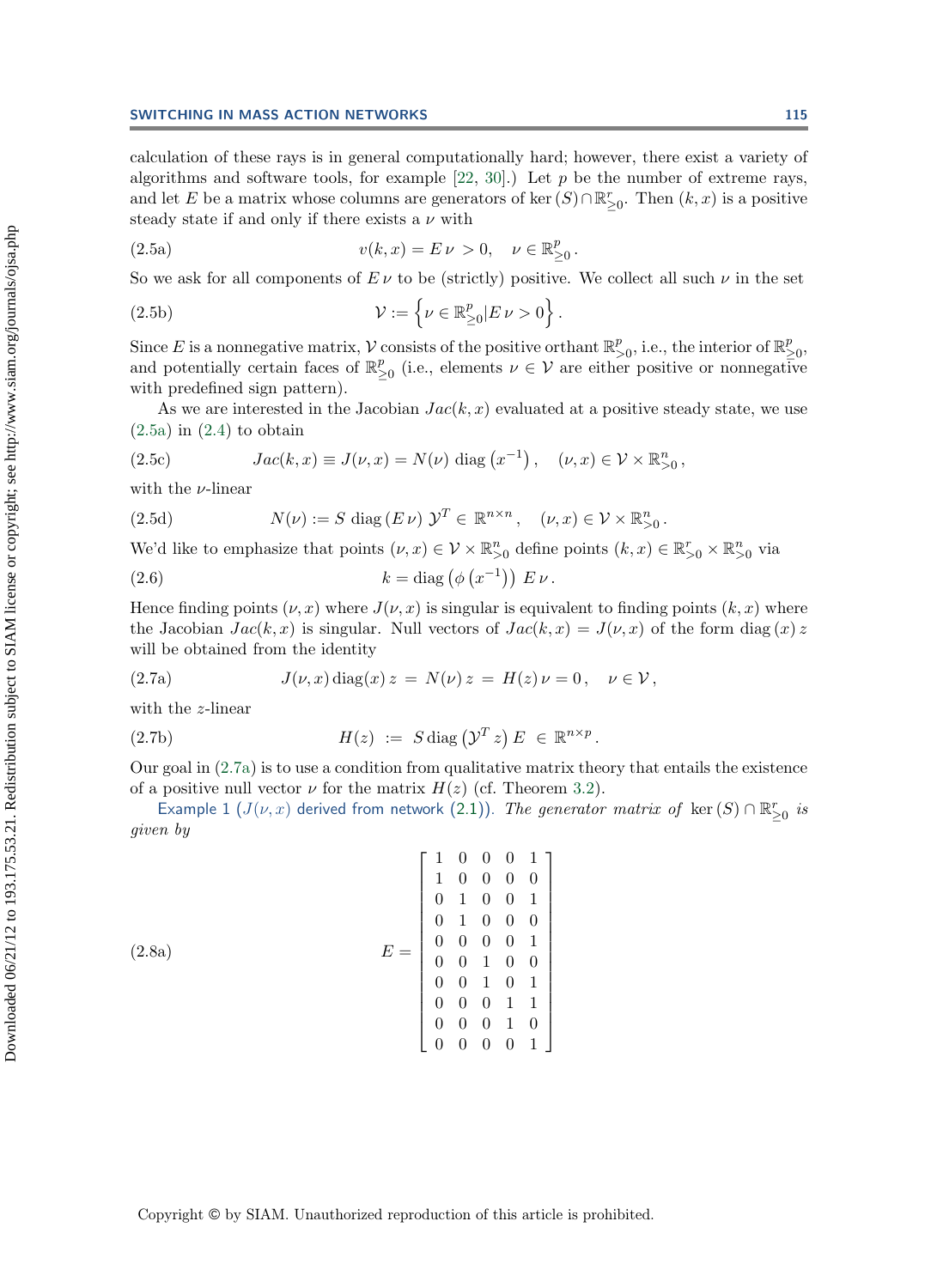*and hence satisfies*

(2.8b) 
$$
E \nu > 0 \Leftrightarrow \nu > 0
$$
 and thus  $V \equiv \mathbb{R}_{>0}^5$ .

*The matrix*  $J(\nu, x)$  *is given by* 

$$
J(\nu,x) = \begin{bmatrix} -\frac{\nu_1 + \nu_3 + \nu_5}{x_1} & 0 & -\frac{2(\nu_1 + \nu_5)}{x_3} & \frac{\nu_1}{x_4} & 0 & 0\\ 0 & -\frac{\nu_2 + \nu_4 + \nu_5}{x_2} & -\frac{\nu_2 + \nu_5}{x_3} & 0 & \frac{\nu_2}{x_5} & 0\\ -\frac{2(\nu_1 + \nu_5)}{x_1} & -\frac{\nu_2 + \nu_5}{x_2} & -\frac{4\nu_1 + \nu_2 + 5\nu_5}{x_3} & \frac{2\nu_1 + 3\nu_5}{x_4} & \frac{\nu_2 + 3\nu_5}{x_5} & 0\\ \frac{\nu_1 + \nu_5}{x_1} & 0 & \frac{2(\nu_1 + \nu_5)}{x_3} & -\frac{\nu_1 + \nu_5}{x_4} & -\frac{\nu_5}{x_5} & 0\\ 0 & \frac{\nu_2 + \nu_5}{x_2} & \frac{\nu_2 + \nu_5}{x_3} & -\frac{\nu_5}{x_4} & -\frac{\nu_2 + \nu_5}{x_5} & \frac{\nu_5}{x_5} & -\frac{\nu_5}{x_6} \end{bmatrix}.
$$

**2.2. Zero eigenvalues of the Jacobian of a mass action system.** We assume  $s =$ rank(S)  $\lt n$  so that the Jacobian always has  $n - s$  zero eigenvalues. In addition we assume

$$
(2.9) \quad \lim(S) = \text{im}(J(\nu, x)).
$$

In other terms, we assume that the columns of the matrix  $Z$  from  $(2.3a)$  form a basis for ker  $(J<sup>T</sup>(\nu, x))$  so that  $J(\nu, x)$  does not possess more conservation laws than S. In the end, we will have to validate this condition  $(2.9)$  (cf. Appendices [D.1](#page-22-1) and [D.3\)](#page-23-5).

In looking for bifurcations, we reduce the system to the affine subspaces  $x(0) + im(S)$ . To this end let U, W be orthonormal bases of  $\text{im}(S)$ ,  $\text{im}(S)^{\perp}$ , respectively, and introduce

(2.10a) 
$$
\xi = U^T x, \quad \eta = W^T x, \text{ and } x(\xi, \eta) = U \xi + W \eta
$$

to obtain the reduced system

(2.10b) 
$$
\dot{\xi} = U^T S v (k, x(\xi, \eta)) =: g(\xi, \eta, k),
$$
  
(2.10c) 
$$
\dot{\eta} = 0.
$$

$$
(2.10c) \qquad \qquad \dot{\eta} = 0.
$$

Then the upper left block of the Jacobian of this mass action network is given by

<span id="page-6-2"></span><span id="page-6-0"></span>
$$
D_{\xi} g(\xi, \eta, k) = U^T Jac(k, x(\xi, \eta)) U
$$

and at  $(\nu, x) \in \mathcal{V} \times \mathbb{R}_{>0}^n$  by

<span id="page-6-1"></span>(2.11) 
$$
G(\xi, \eta, \nu) = U^T J(\nu, x(\xi, \eta)) U \in \mathbb{R}^{s \times s},
$$

where we recall the relation [\(2.6\)](#page-5-2) between k,  $\nu$ , and x. In [\[10\]](#page-24-8) we presented a method that links zero eigenvalues of  $G(\xi, \eta, \nu)$  to zero eigenvalues of  $J(\nu, x(\xi, \eta))$ . Lemma [2.1](#page-7-0) below is required for Theorem [2.4,](#page-8-0) the main result of this section. We state it here without proof; for a proof, see [\[10\]](#page-24-8).

We start with some notation and, as in [\[31\]](#page-24-19), call an eigenvalue  $\lambda$  of a matrix  $A \in \mathbb{R}^{n \times n}$ *defective* if its *algebraic multiplicity*  $m_{alg}(\lambda)$  is greater than its *geometric multiplicity*  $m_{geo}(\lambda)$ , that is, if the multiplicity of  $\lambda$  as a root of the characteristic polynomial is greater than the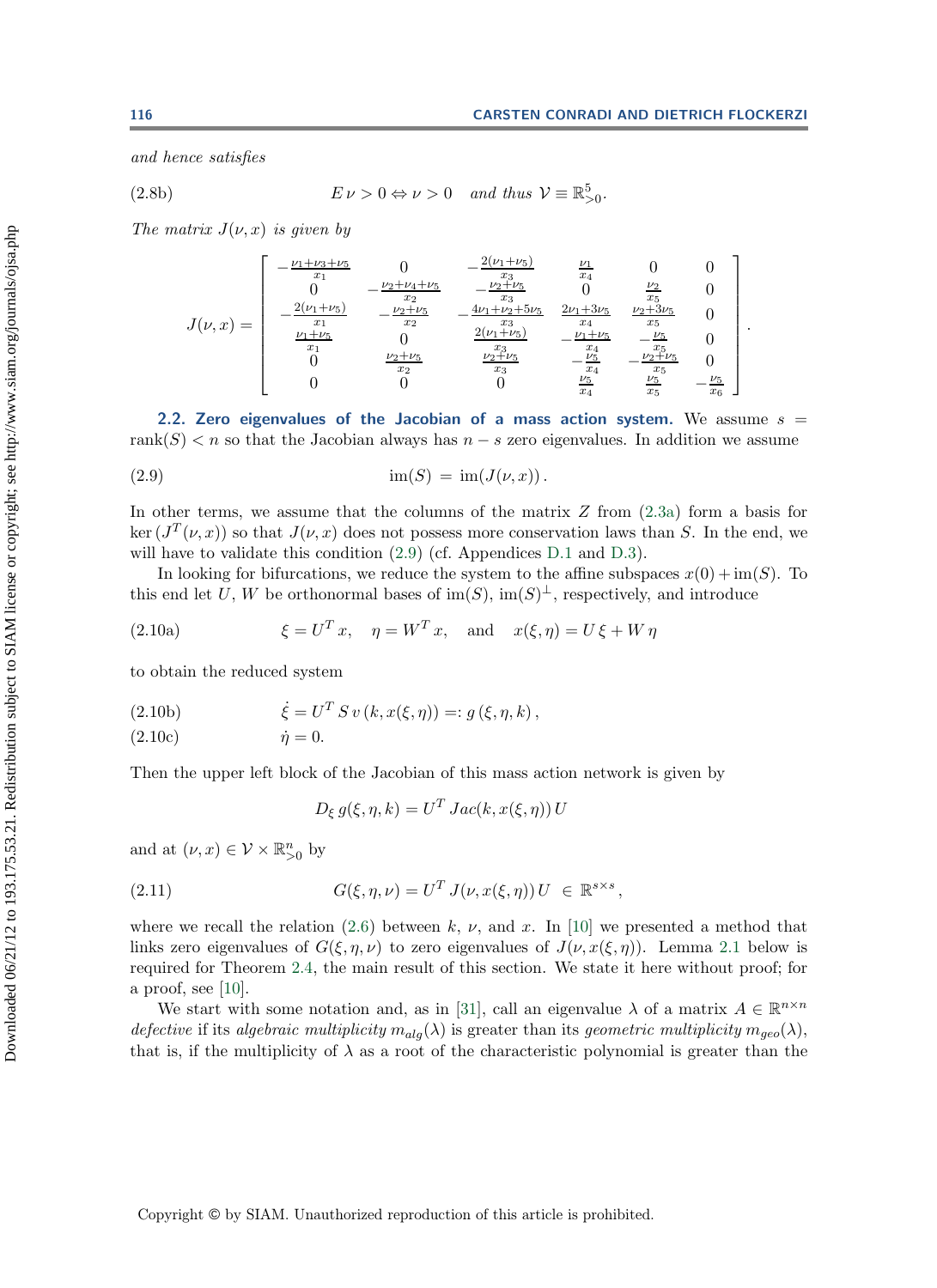number of linear independent eigenvectors corresponding to  $\lambda$ . Hence,  $\lambda_0 = 0$  is a defective eigenvalue of A if and only if  $dim(ker(A)+im(A))$  is less n. This can be stated in the following way.

<span id="page-7-1"></span>Fact 1.  $\lambda_0 = 0$  *is a defective eigenvalue of a matrix*  $A \in \mathbb{R}^{n \times n}$  *if and only if there exists*  $an x \neq 0$  *with*  $x \in \text{im}(A) \cap \text{ker}(A)$ .

Remark 1. *An alternative argument for Fact* [1](#page-7-1) *is based on the Jordan canonical form of a matrix* A *(cf., for example,* [\[31\]](#page-24-19)*).* Assume an  $n \times n$  matrix A with eigenvalue  $\lambda_0 = 0$ and  $m_{alg}(\lambda_0) > m_{geo}(\lambda_0)$  *in Jordan canonical form. Then the*  $m_{alg} \times m_{alg}$  *block matrix corresponding to*  $\lambda_0$  *is not the zero-matrix, implying the existence of nontrivial*  $u_1 \neq u_2$  *with*  $A u_1 = 0$  *and*  $A u_2 = u_1$  *and hence*  $u_1 \in \text{ker}(A) \cap \text{im}(A)$ *.* 

We recall another fact from Lemma 1 in [\[10\]](#page-24-8), as follows.

<span id="page-7-0"></span>Lemma 2.1. Let  $A \in \mathbb{R}^{n \times n}$  *be a matrix of rank*  $s < n$ *, and let* U *be an orthonormal basis for* im (A). Then  $\lambda_0 = 0$  *is a defective eigenvalue of* A *if and only if*  $\lambda_0 = 0$  *is an eigenvalue of*  $B_1 := U^T A U \in \mathbb{R}^{s \times s}$ .

Based on Fact [1](#page-7-1) and Lemma [2.1,](#page-7-0) one is led to the following observation.

<span id="page-7-5"></span>Lemma 2.2. Let  $Z_0$  be a basis of  $\text{im}(S)^{\perp}$ . Then the Jacobian  $G(\xi, \eta, \nu)$  of the reduced<br>emgenerated at  $\nu \in \mathcal{V}$  and  $x = U \xi + W v \in \mathbb{R}^n$ , (cf. (2.11) and (2.103)), has a zero *system, evaluated at*  $\nu \in V$  *and*  $x = U \xi + W \eta \in \mathbb{R}_{>0}^n$  *(cf.* [\(2.11\)](#page-6-1) *and* [\(2.10a\)](#page-6-2)*), has a zero eigenvalue if and only if there exist a poptrivial vector*  $x \in \mathbb{R}^n$  *a vector*  $x \in \mathbb{R}^n$  *and a vector eigenvalue if and only if there exist a nontrivial vector*  $z \in \mathbb{R}^n$ , a vector  $x \in \mathbb{R}^n_{>0}$ , and a vector<br>*u* ∈ *N*, with  $\nu \in \mathcal{V}$  *with* 

<span id="page-7-2"></span>
$$
H(z)\nu = 0,
$$

$$
(2.12b) \t\t\t Z_0^T \operatorname{diag}(x) z = 0.
$$

In what follows, we take for  $Z_0$  the matrix Z describing the conservation laws (cf. [\(2.3a\)](#page-4-1)).

*Proof.* From Lemma [2.1](#page-7-0) it follows that  $G(\xi, \eta, \nu)$  has  $\lambda_0 = 0$  as an eigenvalue if and only if  $J(\nu, x)$  has  $\lambda_0 = 0$  as a defective eigenvalue. From Fact [1](#page-7-1) it follows that  $J(\nu, x)$  has a defective eigenvalue if and only if there is a nontrivial vector  $\tilde{z} \in \text{ker}(S) \cap \text{im}(S)$ . That is,  $\tilde{z}$  must satisfy  $N(\nu)$  diag  $\left(\frac{1}{x}\right)$   $\tilde{z} = 0$  and  $Z^T \tilde{z} = 0$  (cf. [\(2.5c\)](#page-5-0) and [\(2.9\)](#page-6-0)). Let  $\tilde{z} = \text{diag}(x)$  z; then  $(2.12a)$  and  $(2.12b)$  follow.

First we consider condition [\(2.12b\)](#page-7-2) and establish necessary and sufficient conditions for the existence of solutions  $(x, z) \in \mathbb{R}_{\geq 0}^n \times \mathbb{R}^n$ , where we assume that z is given.<br>Lamma 2.3 Let  $M \subset B^{q_1 \times q_2}$  be any matrix, and let  $z \in \mathbb{R}^{q_1}$  be given. Then

<span id="page-7-6"></span>Lemma 2.3. Let  $M \in R^{q_1 \times q_2}$  *be any matrix, and let*  $z \in \mathbb{R}^{q_1}$  *be given. Then there exists a positive vector*  $x \in \mathbb{R}_{>0}^{q_1}$  *such that* 

<span id="page-7-3"></span>
$$
M^T \operatorname{diag}(x) \, z = 0
$$

<span id="page-7-4"></span>*if and only if*

(2.13) 
$$
\exists \omega \in \text{ker}(M^T) \quad \text{with } \text{sign}(\omega) = \text{sign}(z).
$$

*In this case*  $x = (x)_{i=1,\dots,q_1}$  *is given by* 

(2.14) 
$$
x_i = \begin{cases} \frac{\omega_i}{z_i} & \text{if } z_i \neq 0, \\ \bar{x}_i > 0 & \text{arbitrary} \quad \text{if } z_i = 0. \end{cases}
$$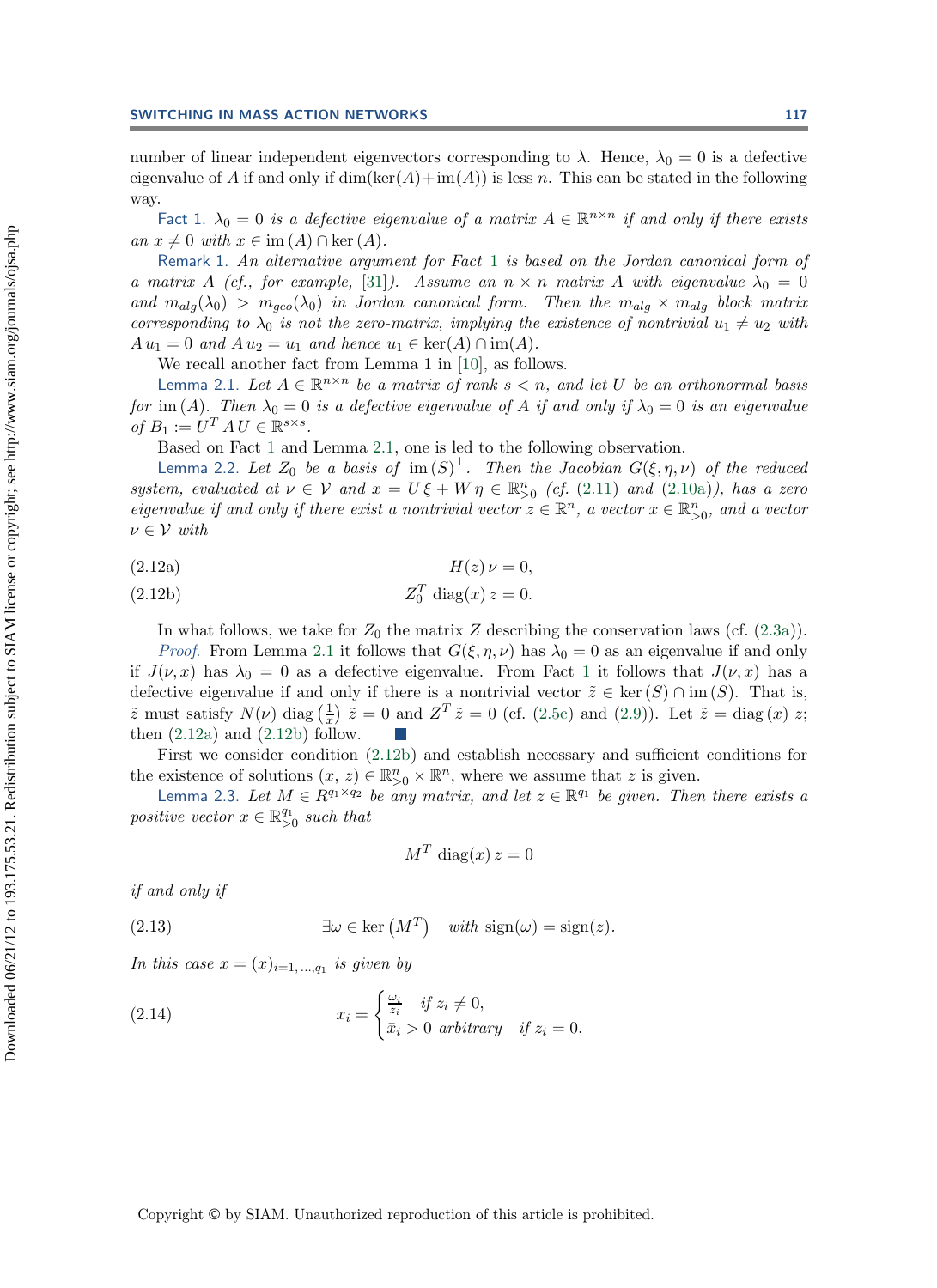*Proof.* Assume that  $M<sup>T</sup> diag(x) z = 0$  holds for positive x and some z. Then  $\omega :=$  $diag(x) z \in \text{ker}(M^T)$  and  $sign(\omega) = sign(z)$  follows from positivity of x. Conversely, let  $z \in \mathbb{R}$  and  $\omega \in \text{ker}(M^T)$  with  $\text{sign}(\omega) = \text{sign}(z)$  be given. Let x be as in [\(2.14\)](#page-7-3). Then  $\text{sign}(\omega) = \text{sign}(z)$  implies positivity of x, and one has  $\text{diag}(x) z = \omega \in \text{ker}(M^T)$ .  $sign(\omega) = sign(z)$  implies positivity of x, and one has  $diag(x) z = \omega \in \text{ker}(M^T)$ .

Remark 2. *Observe that, given a vector* z*, the condition* [\(2.13\)](#page-7-4) *takes the form of linear inequalities: one has to establish feasibility of the system*

$$
M^T \omega = 0
$$
, sign  $(z_i) \omega_i > 0$  if  $z_i \neq 0$ , and  $\omega_i = 0$  if  $z_i = 0$ .

Remark 3 (connection to [\[10\]](#page-24-8)). *The condition* [\(2.12a\)](#page-7-2) *requires the* symbolic computation *of*  $\ker(H(\nu))$ *. This can be of forbidding complexity, especially for large networks, even though it is in principle possible.*

*So far, the only application of the simple fact in Lemma* [2.1](#page-7-0) *that we are aware of was in* [\[10\]](#page-24-8)*. There we analyzed a mass action network describing the double phosphorylation of a protein. For this network we obtained a symbolic representation of* ker  $(N(\nu))$  *that could be brought into a* ν*-independent form. In general, the previous approach requires positive solutions to some well-defined polynomial equations in* ν *and is thus limited to certain classes of systems (cf.* [\[9\]](#page-24-1)*).*

In what follows, we employ the structure of  $H(z)$ , given by [\(2.7b\)](#page-5-1), when discussing  $\chi_{\nu} = 0$ . Let the columns of  $S_0 \in \mathbb{R}^{r \times (r-s)}$  be a basis of ker(S) and let  $S_{\nu} \in \mathbb{R}^{r \times r}$  $H(z) \nu = 0$ . Let the columns of  $S_0 \in \mathbb{R}^{r \times (r-s)}$  be a basis of ker(S), and let  $S_{\#} \in \mathbb{R}^{r \times r}$ be a matrix such that  $S_{\#} S_0 = \begin{bmatrix} I_{r-s} \\ 0_{s \times (r-s)} \end{bmatrix}$ . If we let the columns of  $S_c$  be a basis for  $\text{im}(S^T)$ and if we denote the Moore–Penrose inverse  $(S_0^T S_0)^{-1} S_0^T$  by  $S_0^{\#}$ , we will consider a particular such  $S_{\#}$  by setting  $S_{\#}^{part} = \begin{bmatrix} S_{\#}^{*} \\ S_{\#}^{T} \end{bmatrix}$ .<br>Fountion (2.12a) is now comp

<span id="page-8-4"></span><span id="page-8-2"></span><span id="page-8-1"></span>Equation [\(2.12a\)](#page-7-2) is now equivalent to

$$
(2.15) \tS_0 \alpha = \text{diag}(\mathcal{Y}^T z) \ E \nu
$$

for some vector  $\alpha \in \mathbb{R}^{r-s}$  and, by left multiplication with  $S^{part}_{\#}$ , to

(2.16) 
$$
\begin{bmatrix} \alpha \\ 0 \end{bmatrix} = \begin{bmatrix} P(z) \\ Q(z) \end{bmatrix} \nu \text{ with } \begin{bmatrix} P(z) \\ Q(z) \end{bmatrix} := S_{\#}^{part} \text{ diag } (\mathcal{Y}^T z) E.
$$

Observe that z and v satisfy  $H(z) \nu = 0$  (cf. [\(2.7a\)](#page-5-1) and [\(2.7b\)](#page-5-1)) if and only if one has

$$
(2.17) \tQ(z)\nu = 0, \quad \nu \in \mathcal{V}.
$$

The corresponding  $\alpha$  will be given by  $P(z)\nu$ . We note that the elements of the matrices  $P(z)$ and  $Q(z)$  are linear forms in z. Appendix [D.2](#page-23-6) shows that the condition [\(2.17\)](#page-8-1) is independent from the chosen bases for  $\ker(S)$  and  $\operatorname{im}(S^T)$ .

<span id="page-8-0"></span>Theorem 2.4. *The Jacobian*  $G(\xi, \eta, \nu)$  *of the reduced system, evaluated at*  $\xi$  *and*  $\eta$  *with*  $x =$  $x(\xi,\eta) \in \mathbb{R}_{\geq 0}^n$  *as in* [\(2.10a\)](#page-6-2) *and*  $\nu \in V$ *, has zero as an eigenvalue with algebraic multiplicity*  $\geq 1$ <br>if and only if there exist  $x \in \mathbb{R}^n$ ,  $\omega \in \mathbb{R}^n$  and  $\mu \in \mathbb{R}^p$  with *if and only if there exist*  $z \in \mathbb{R}^n$ ,  $\omega \in \mathbb{R}^n$ , and  $\mu \in \mathbb{R}^p_{\geq 0}$  with

<span id="page-8-3"></span>(2.18) 
$$
Q(z)\mu = 0
$$
,  $E\mu > 0$ ,  $Z^T\omega = 0$ ,  $\text{sign}(\omega) = \text{sign}(z)$ .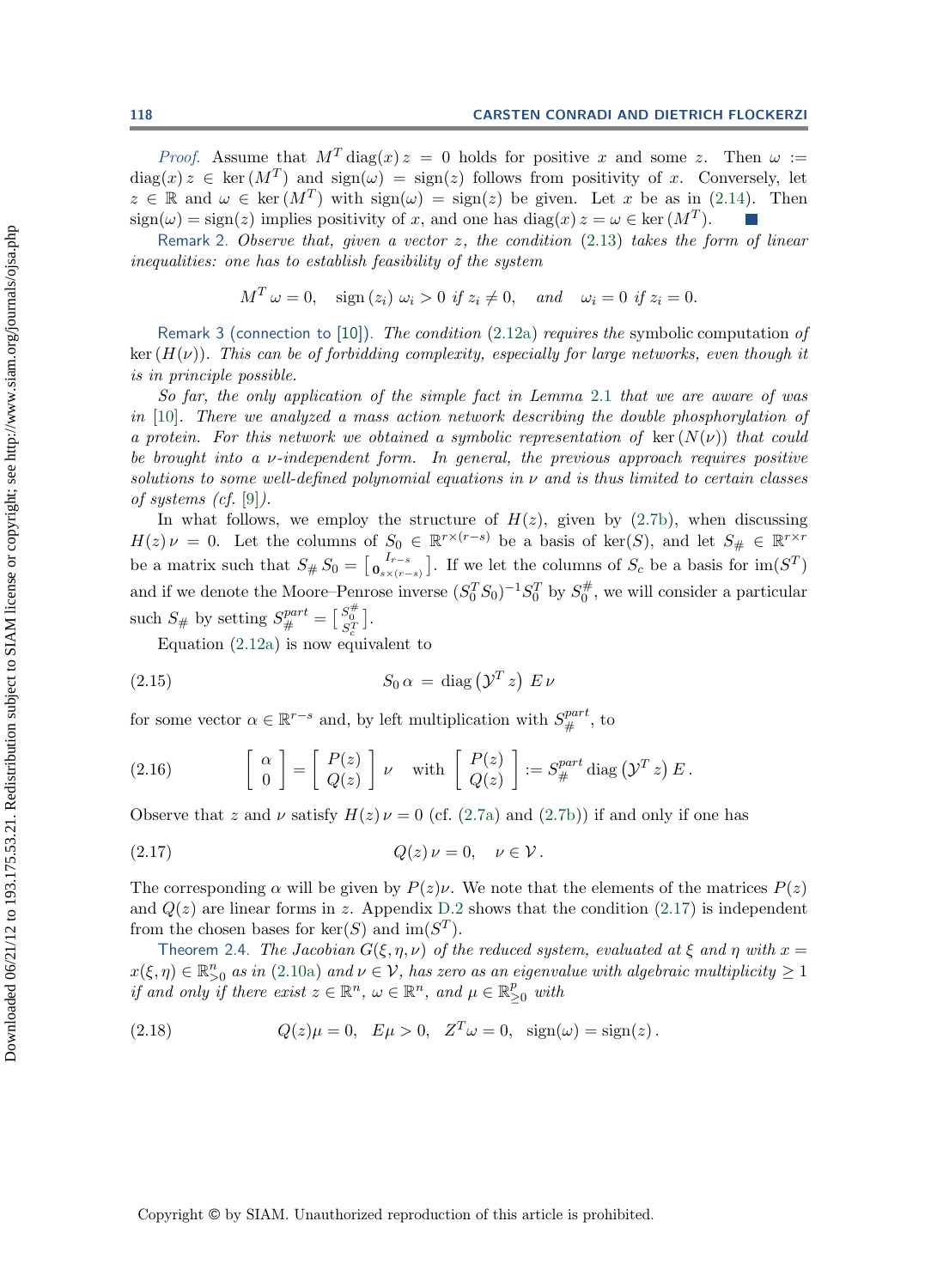*Proof.* With the settings  $\omega = \text{diag}(x)z$  as in [\(2.14\)](#page-7-3),  $x = U\xi + W\eta$  as in [\(2.10a\)](#page-6-2), and  $\nu = \mu$ , Theorem [2.4](#page-8-0) follows immediately from the Lemmas [2.2](#page-7-5) and [2.3](#page-7-6) and the equivalence of  $H(z)\nu = 0$  with [\(2.17\)](#page-8-1).

<span id="page-9-1"></span>Remark 4 (open condition [\(2.16\)](#page-8-2)). *Observe that*  $Q(z) \mu = 0$  *in* [\(2.18\)](#page-8-3) *can also be written in the form*  $Q(\mu) z = 0$  *since*  $N(\mu) z = H(z) \mu$  *(cf.* [\(2.7a\)](#page-5-1) *with* [\(2.5d\)](#page-5-0) *and* [\(2.7b\)](#page-5-1)*) implies the equivalence of* [\(2.16\)](#page-8-2) *and*

(2.19) 
$$
\begin{bmatrix} \alpha \\ 0 \end{bmatrix} = \begin{bmatrix} \tilde{P}(\mu) \\ \tilde{Q}(\mu) \end{bmatrix} z \quad with \quad \begin{bmatrix} \tilde{P}(\mu) \\ \tilde{Q}(\mu) \end{bmatrix} := S_{\#}^{part} \operatorname{diag}(E \mu) \mathcal{Y}^T.
$$

*This reformulation reveals that* [\(2.16\)](#page-8-2) *is an open condition: Given a particular solution*  $(\tilde{z}, \tilde{\omega}, \tilde{\mu})$ , there will exist a solution  $(z, \omega, \mu)$  for all  $\mu$ 's that are sufficiently close to  $\tilde{\mu}$ . So, *there is some freedom in the choice of* μ*; cf. Appendix* [D.3](#page-23-5)*.*

Note that the semialgebraic set given by [\(2.18\)](#page-8-3) is always defined by polynomials of degree two or less, independent of the exponents in the polynomial ODEs. Any element gives rise to a defective eigenvalue 0 of the Jacobian  $Jac(k, x)$ . For the computation of elements of that set we will later on employ the following observation: in case the vector  $\mu$  in [\(2.18\)](#page-8-3) can be chosen as a positive null vector of  $Q(z)$ , the condition  $E\mu > 0$  is automatically satisfied. Thus we arrive at a sufficient condition for a defective eigenvalue 0 of the Jacobian  $Jac(k, x)$  by imposing conditions on the matrix  $Q(z)$  that imply the existence of a positive null vector  $\mu$ and conditions on the vector z ensuring the sign-compatibility of z with ker  $(Z<sup>T</sup>)$ .

Since the elements of  $Q(z)$  derived from a mass action network are always linear forms in z, one can determine all sign patterns that sign  $(Q(z))$  can admit by analyzing the corresponding inequality systems. The idea is to look for sign patterns guaranteeing that *every matrix* with that sign pattern has a *positive* kernel vector. To this end we resort in subsection [3.2](#page-12-0) to *qualitative matrix theory* [\[7\]](#page-23-7) and to  $L^+$ *-matrices* in particular [\[23\]](#page-24-20). We first exemplify our approach by examining  $(2.18)$  for network  $(2.1)$  and turn to the general case in section [3.2.](#page-12-0)

#### <span id="page-9-0"></span>**3. Conditions for a singular reduced Jacobian** *G***.**

**3.1. System**  $(2.18)$  **for network**  $(2.1)$ **.** Note that for network  $(2.1)$  the matrix  $E$  of  $(2.8a)$ is also a basis for ker  $(S)$  (in general this need not be the case). Using this E, we obtain for  $(2.16)$  (where gray indicates rows belonging to  $Q(z)$ )

$$
\begin{bmatrix}\n z_4 & 0 & 0 & 0 & 0 \\
 0 & z_5 & 0 & 0 & 0 \\
 0 & 0 & 0 & 0 & -z_6 \\
 0 & 0 & 0 & 0 & z_2 & 0 \\
 0 & 0 & 0 & 0 & z_6 \\
 z_1 + 2z_3 - z_4 & 0 & 0 & 0 & z_1 + 2z_3 - z_6 \\
 0 & z_2 + z_3 - z_5 & 0 & 0 & z_1 + 2z_3 - z_6 \\
 0 & 0 & 0 & 0 & z_4 + z_5 - z_6 \\
 0 & 0 & z_1 & 0 & z_6 \\
 0 & 0 & 0 & -z_2 & -z_6\n\end{bmatrix}\n\begin{bmatrix}\n \alpha_1 \\
 \vdots \\
 \alpha_5 \\
 \vdots \\
 \alpha_7 \\
 \vdots \\
 0\n\end{bmatrix}.
$$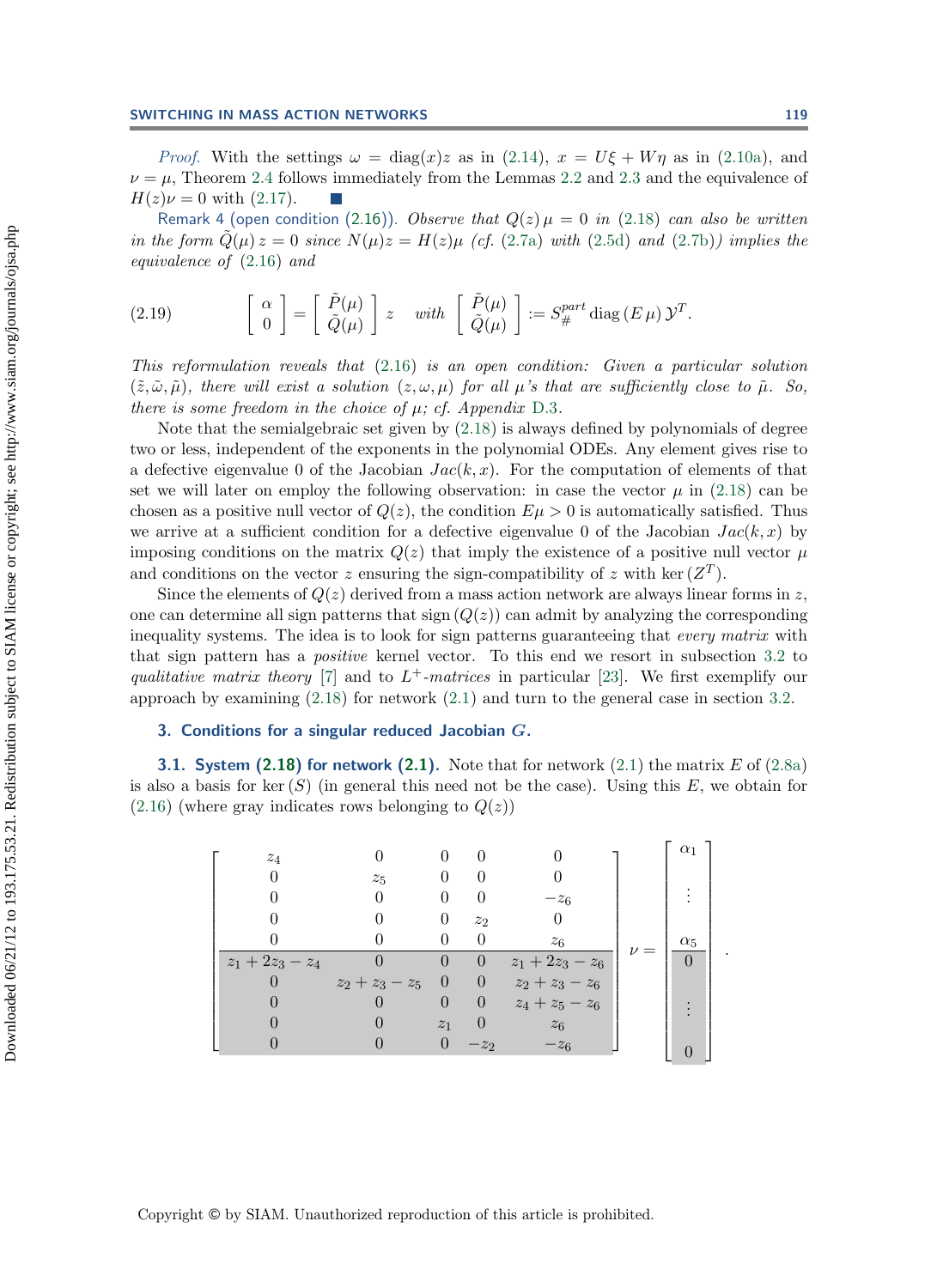<span id="page-10-1"></span>

|                                                 | Table 1 |  |
|-------------------------------------------------|---------|--|
| Vectors $\tilde{z}$ , $\tilde{\omega}$ , and x. |         |  |

|                                                            | $\mathcal{D}_{\mathcal{L}}$ | $\mathbf{3}$  |      | 5                                | 6             |
|------------------------------------------------------------|-----------------------------|---------------|------|----------------------------------|---------------|
| $\begin{array}{c} \tilde{z} \\ \tilde{\omega} \end{array}$ | $\overline{1}$              | $-5$          | $-8$ | 3                                | $-5$          |
|                                                            |                             | $-3\,$        | $-1$ | 5                                | $-1$          |
| $\boldsymbol{x}$                                           |                             | $\frac{3}{5}$ |      | $\overline{5}$<br>$\overline{3}$ | $\frac{1}{5}$ |

One has  $s = 5$  and  $r = 10$ ; hence the matrix  $Q(z)$  is defined by rows 6–10. However, it is easy to see that  $v \in V$  (and hence positive  $\nu$  by [\(2.8b\)](#page-5-3)) exist only if  $z_6 = z_4 + z_5$ . Hence  $Q(z)$ consists only of the rows 6, 7, 9, and 10, as row 8 evaluated at  $z_6 = z_4 + z_5$  is identically zero. One obtains

<span id="page-10-2"></span>
$$
Q(z) = \begin{bmatrix} z_1 + 2z_3 - z_4 & 0 & 0 & 0 & z_1 + 2z_3 - z_4 - z_5 \ 0 & z_2 + z_3 - z_5 & 0 & 0 & z_2 + z_3 - z_4 - z_5 \ 0 & 0 & z_1 & 0 & z_4 + z_5 \ 0 & 0 & 0 & -z_2 & -z_4 - z_5 \end{bmatrix}.
$$

For this  $Q(z)$  one has positive  $\nu$  if and only if the following pairs of linear forms are either of opposite sign or both equal to zero:

(3.1) 
$$
\ell_1(z) := z_1 + 2z_3 - z_4 \text{ and } \ell_2(z) := z_1 + 2z_3 - z_4 - z_5,
$$

$$
\ell_3(z) := z_2 + z_3 - z_5 \text{ and } \ell_4(z) := z_2 + z_3 - z_4 - z_5,
$$

$$
\ell_5(z) := z_1 \text{ and } \ell_6(z) := z_4 + z_5,
$$

$$
\ell_7(z) := -z_2 \text{ and } \ell_8(z) := -z_4 - z_5.
$$

These conditions can be expressed as *linear inequality systems*, for example,

(3.2a)  
\n
$$
z_1 + 2z_3 - z_4 > 0, z_1 + 2z_3 - z_4 - z_5 < 0,
$$
\n
$$
z_2 + z_3 - z_5 < 0, z_2 + z_3 - z_4 - z_5 > 0,
$$
\n
$$
z_1 > 0, z_4 + z_5 < 0,
$$
\n
$$
-z_2 < 0, -z_4 - z_5 > 0.
$$

This system is feasible; pick any  $\tilde{z} \in \mathbb{R}^5$  satisfying [\(3.2a\)](#page-10-0) and let  $\tilde{z}_6 = \tilde{z}_4 + \tilde{z}_5$ . Then  $Q(z)$ evaluated at that  $\tilde{z}$  has a positive kernel vector  $\nu$  (cf. Table [1](#page-10-1) and [\(3.3\)](#page-11-0)). We apply Lemma [2.3](#page-7-6) with  $M^T = Z^T = (0, 0, 1, 2, 1, 0)$  from [\(2.3b\)](#page-4-1) and need to find a vector  $\tilde{\omega} \in \text{ker}(Z^T)$  with<br>sign  $(\tilde{\omega}) = \text{sign}(\tilde{z})$ . For the choice of  $\tilde{\omega}$  with  $\tilde{\omega} \geq 0$ ,  $\tilde{\omega} \leq 0$ , and  $\tilde{\omega} \geq 0$  we consequently a sign  $(\tilde{\omega}) =$  sign  $(\tilde{z})$ . For the choice of  $\tilde{\omega}$  with  $\tilde{\omega}_3 < 0$ ,  $\tilde{\omega}_4 < 0$ , and  $\tilde{\omega}_5 > 0$  we consequently add

(3.2b) 
$$
\tilde{z}_3 < 0, \quad \tilde{z}_4 < 0, \quad \tilde{z}_5 > 0
$$

to the inequality system. The overall system [\(3.2a\)](#page-10-0) and [\(3.2b\)](#page-10-1) is feasible, and one solution  $\tilde{z}$ is given in Table [1.](#page-10-1) Table [1](#page-10-1) also contains a vector  $\tilde{\omega} \in \text{ker}(\mathbb{Z}^T)$  with sign  $(\tilde{z}) = \text{sign}(\tilde{\omega})$  and the vector  $x = \tilde{\omega}$  (of Lemma 2.3, equation (2.14)). Evaluating  $O(z)$  at  $\tilde{z}$  from Table 1, and the vector  $x = \frac{\tilde{\omega}}{\tilde{z}}$  (cf. Lemma [2.3,](#page-7-6) equation [\(2.14\)](#page-7-3)). Evaluating  $Q(z)$  at  $\tilde{z}$  from Table [1,](#page-10-1) one has the matrix has the matrix  $\overline{a}$ 

<span id="page-10-0"></span>
$$
Q(\tilde{z}) = \begin{bmatrix} 2 & 0 & 0 & 0 & -1 \\ 0 & -7 & 0 & 0 & 1 \\ 0 & 0 & 4 & 0 & -5 \\ 0 & 0 & 0 & -1 & 5 \end{bmatrix},
$$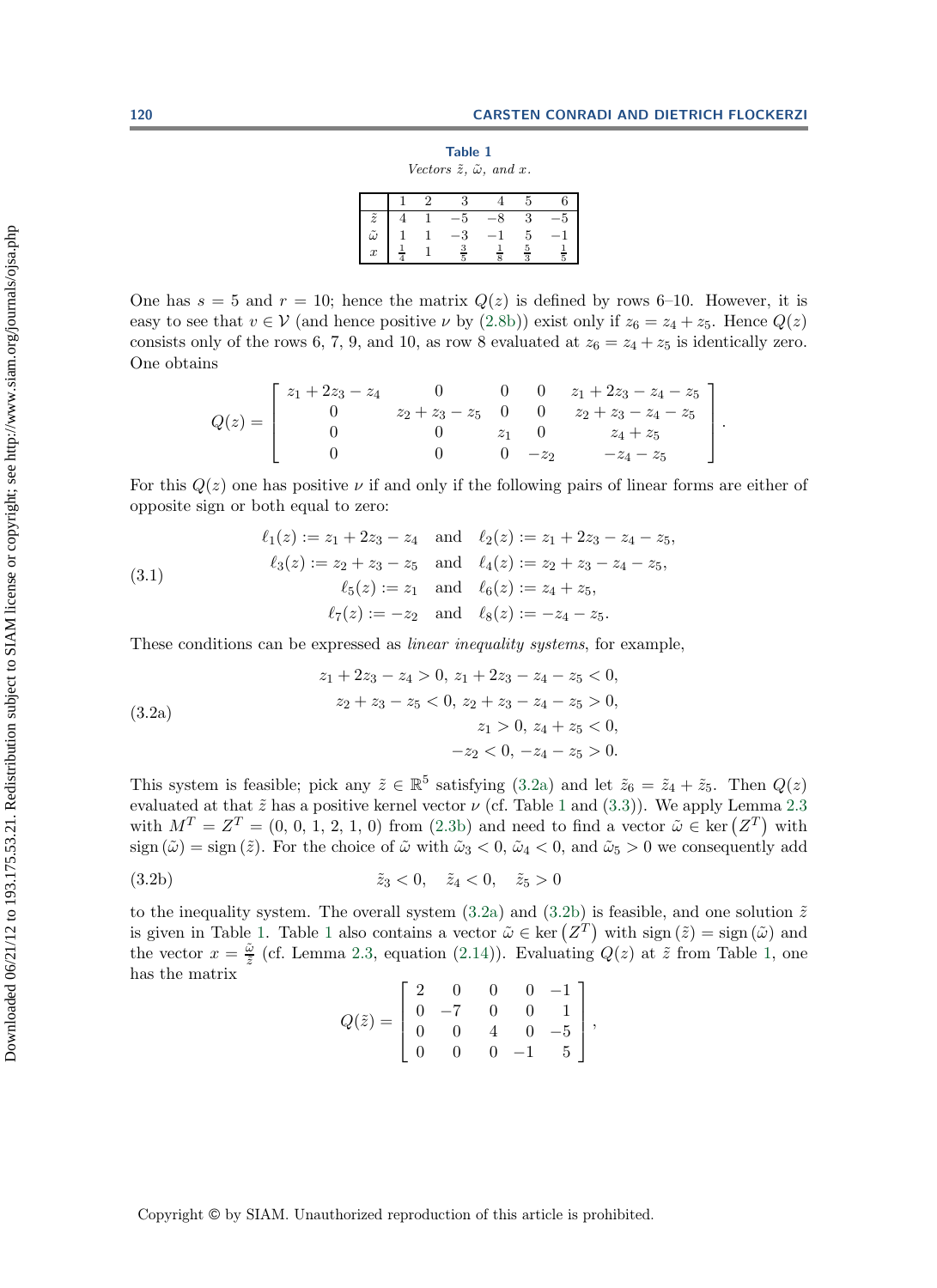which has the positive kernel vector

(3.3) 
$$
\nu = (14, 4, 35, 140, 28)^T.
$$

Vector x from Table [1](#page-10-1) and the above  $\nu$  define a vector of rate constants:

<span id="page-11-0"></span>
$$
k = \left(\frac{1400}{3}, 112, \frac{160}{3}, \frac{12}{5}, \frac{672}{5}, 140, 63, 168, 140, 140\right)^T.
$$

Evaluation of  $Jac(k, x)$  at this k and x from Table [1](#page-10-1) confirms  $\lambda = 0$  as a defective eigenvalue.

All in all, there are 81 different inequality systems where the pairs from [\(3.1\)](#page-10-2) are of different sign or both zero. There are also 13 inequality systems like  $(3.2b)$  that constrain z such that there is a  $\omega \in \ker(Z^T)$  with sign  $(\omega) = \text{sign}(z)$ . Of these  $13 \times 81 = 1053$  inequality systems only the following four are feasible:

$$
z_3 < 0, \ z_4 < 0, \ z_5 > 0, \ z_3 < 0, \ z_4 > 0, \ z_5 < 0, \ z_6 < 0, \ z_7 < 0, \ \ell_1(z) > 0, \ \ell_2(z) < 0, \ \ell_3(z) < 0, \ \ell_4(z) > 0, \ \ell_5(z) > 0, \ \ell_6(z) < 0, \ \ell_7(z) < 0, \ \ell_8(z) > 0, \ \ell_7(z) < 0, \ \ell_8(z) > 0, \ \ell_7(z) < 0, \ \ell_8(z) > 0, \ \ell_8(z) > 0, \ \ell_9(z) < 0, \ \ell_1(z) < 0, \ \ell_8(z) > 0, \ \ell_1(z) < 0, \ \ell_8(z) > 0, \ \ell_1(z) < 0, \ \ell_8(z) > 0, \ \ell_1(z) < 0, \ \ell_1(z) < 0, \ \ell_2(z) < 0, \ \ell_3(z) > 0, \ \ell_4(z) < 0, \ \ell_5(z) < 0, \ \ell_6(z) > 0, \ \ell_7(z) < 0, \ \ell_8(z) > 0, \ \ell_9(z) < 0, \ \ell_1(z) < 0, \ \ell_1(z) < 0, \ \ell_2(z) < 0, \ \ell_3(z) > 0, \ \ell_4(z) < 0, \ \ell_5(z) < 0, \ \ell_6(z) < 0, \ \ell_7(z) < 0, \ \ell_8(z) > 0, \ \ell_9(z) < 0, \ \ell_1(z) < 0, \ \ell_1(z) < 0, \ \ell_2(z) < 0, \ \ell_3(z) < 0, \ \ell_4(z) < 0, \ \ell_5(z) < 0, \ \ell_6(z) < 0, \ \ell_7(z) < 0, \ \ell_8(z) > 0, \ \ell_9(z) < 0, \ \ell_1(z) < 0, \ \ell_1(z) < 0, \ \ell_
$$

and

$$
z_3 > 0, z_4 > 0, z_5 < 0,
$$
  
\n
$$
\ell_1(z) < 0, \ell_2(z) > 0,
$$
  
\n
$$
\ell_3(z) > 0, \ell_4(z) < 0,
$$
  
\n
$$
\ell_4(z) < 0,
$$
  
\n
$$
\ell_5(z) < 0, \ell_6(z) > 0,
$$
  
\n
$$
\ell_7(z) > 0, \ell_8(z) < 0,
$$
  
\n
$$
\ell_8(z) < 0, \ell_8(z) < 0,
$$
  
\n
$$
\ell_9(z) < 0, \ell_6(z) > 0,
$$
  
\n
$$
\ell_9(z) < 0, \ell_6(z) > 0,
$$
  
\n
$$
\ell_1(z) > 0, \ell_2(z) < 0,
$$
  
\n
$$
\ell_5(z) < 0, \ell_6(z) > 0,
$$
  
\n
$$
\ell_7(z) > 0, \ell_8(z) < 0.
$$

Because of the definitions of  $\ell_5$ ,  $\ell_6$ , and  $\ell_7$  in [\(3.1\)](#page-10-2), feasible z's do not have vanishing components. All in all, we have established the following necessary and sufficient condition for a defective eigenvalue of  $J(\nu, x)$  of [\(2.1\)](#page-2-1).

Fact 2. *The Jacobian*  $J(\nu, x)$  *of* [\(2.1\)](#page-2-1) *evaluated at*  $(\nu, x) \in \mathcal{V} \times \mathbb{R}_{>0}^6$  *(and hence*  $Jac(k, x)$ *) lugted at positive*  $(k, x)$  *via*  $(2, 6)$ ) has  $\lambda_0 = 0$  as a defective eigenvalue if and only if  $\mu$  and *evaluated at positive*  $(k, x)$  *via*  $(2.6)$ *)* has  $\lambda_0 = 0$  *as a defective eigenvalue if and only if*  $\nu$  *and*  $x$  *satisfy the following:* x *satisfy the following:*

1. The vector x can be written as  $x = \frac{\omega}{z}$  with (i)  $z \in \mathbb{R}^6$  satisfying one of the inequality<br>ms  $(P^{\pm})$   $(P^{\pm})$  and  $z_c = z_t + z_t$  (implying  $z_t \neq 0$  for  $i = 1$  b) (ii)  $\omega \in \text{ker}(Z^T)$ *systems*  $(P_1^{\pm}), (P_2^{\pm})$  *and*  $z_6 = z_4 + z_5$  *(implying*  $z_i \neq 0$  *for*  $i = 1, ..., 6$ *)*, (ii)  $\omega \in \text{ker} (Z^T)$ , and (iii) sign  $(z) = \text{sign} (\omega)$ *and* (iii)  $sign(z) = sign(\omega)$ .

2. *The above* z and the vector  $\nu > 0$  are such that  $Q(z) \nu = 0$ .

Note that, if  $z \in \mathbb{R}^6$  with  $z_6 = z_4 + z_5$  satisfies one of the systems  $(P_1^{\pm})$  and  $(P_2^{\pm})$ , then sign pattern sign  $(O(z))$  is one of the following: the sign pattern sign  $(Q(z))$  is one of the following: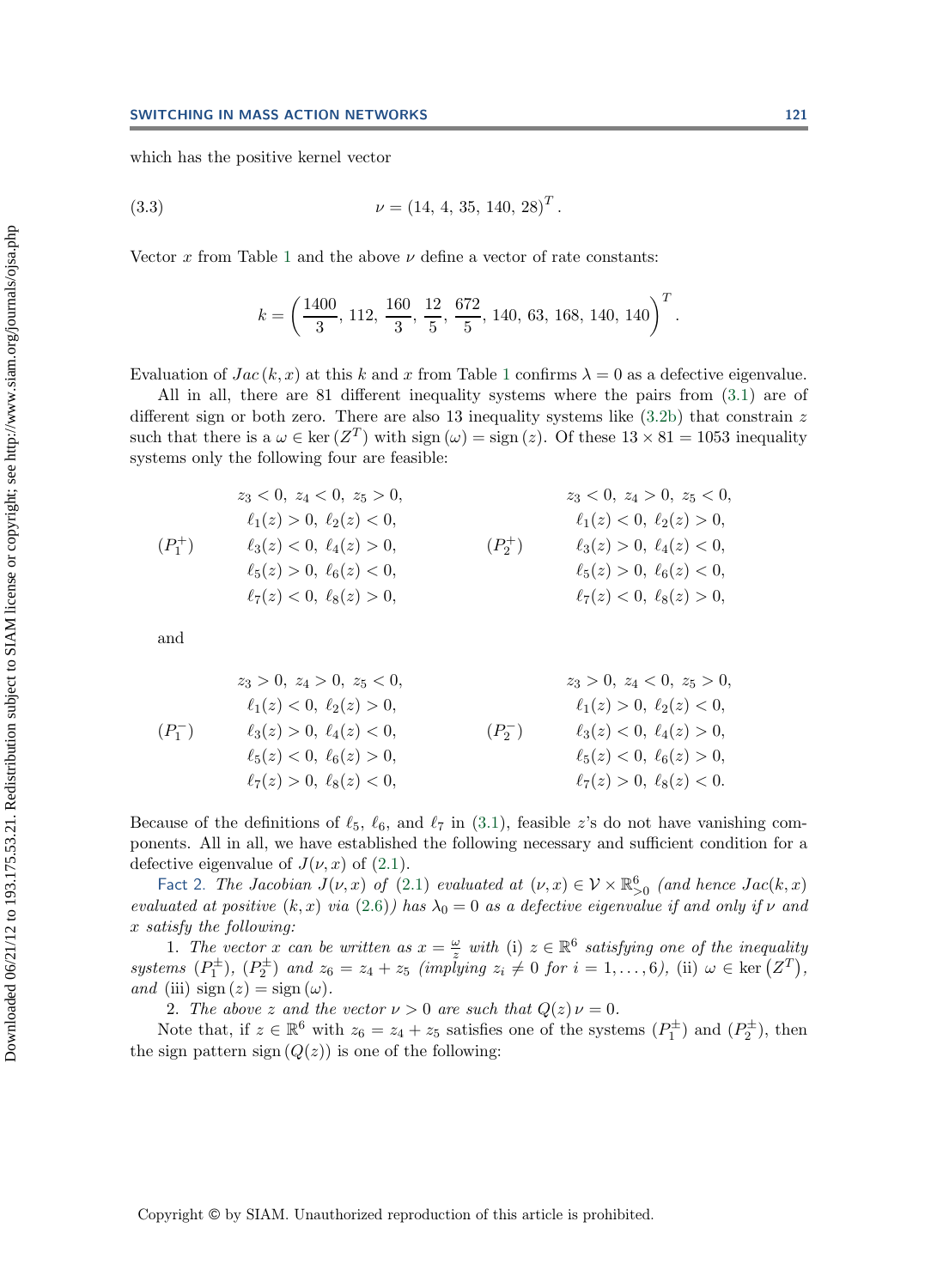• If z satisfies  $(P_1^{\pm})$ , then

$$
sign(Q(z)) = \pm \left[ \begin{array}{rrrr} 1 & 0 & 0 & 0 & -1 \\ 0 & -1 & 0 & 0 & 1 \\ 0 & 0 & 1 & 0 & -1 \\ 0 & 0 & 0 & -1 & 1 \end{array} \right].
$$

• If z satisfies  $(P_2^{\pm})$ , then

$$
sign(Q(z)) = \pm \begin{bmatrix} -1 & 0 & 0 & 0 & 1 \\ 0 & 1 & 0 & 0 & -1 \\ 0 & 0 & 1 & 0 & -1 \\ 0 & 0 & 0 & -1 & 1 \end{bmatrix}.
$$

<span id="page-12-0"></span>**3.2. A sufficient condition.** For the example of network [\(2.1\)](#page-2-1) we obtained necessary and sufficient conditions in form of linear inequalities in z guaranteeing a *positive* kernel vector  $\nu$ of  $Q(z)$ . The idea is to look for sign patterns sign  $(Q(z))$  guaranteeing that *every matrix* with that sign pattern has a *positive* kernel vector (as was the case with the sign patterns of the previous section). To this end we try to establish that a sign pattern sign  $(Q(z))$  is what is called an  $L^+$ *-matrix* in *qualitative matrix theory* [\[7\]](#page-23-7) (see in particular [\[23\]](#page-24-20)).

Formally, given a sign pattern  $\Sigma$  and matrices A realizing this sign pattern (i.e., sign(A) =  $\Sigma$ ), the sign pattern  $\Sigma$  is called an L<sup>+</sup>-matrix if and only if the following implication holds for *all matrices* A satisfying  $sign(A) = \sum (cf. [23])$  $sign(A) = \sum (cf. [23])$  $sign(A) = \sum (cf. [23])$ :

$$
y^T A \ge 0 \Rightarrow y = 0.
$$

Concerning sign patterns with this property one has the following theorem that, having our application in mind, can be summarized in the following way: if a sign pattern sign  $(Q(z))$  is an  $L^+$ -matrix, then every matrix with the same sign pattern has a positive kernel vector.

<span id="page-12-1"></span>Theorem 3.1 (cf. [\[23,](#page-24-20) Theorem 2.4, p. 6]). *For an*  $(m \times n)$  *sign pattern A, the following are equivalent:*

(i) A *is an*  $L^+$ *-matrix.* 

(ii) *Every matrix with the sign pattern* A *has a* positive null vector*, and* A *has no zero row.*

(iii) *For each nonzero vector*  $\sigma \in \{-1, 0, 1\}^m$ , some column of diag( $\sigma$ ) A is nonzero and *nonnegative.*

(iv) *For each nonzero vector*  $\sigma \in \{-1, 0, 1\}^m$ *, some column of* diag( $\sigma$ ) *A is nonzero and nonpositive.*

Note that Theorem [3.1](#page-12-1) already contains—by the parts (iii) or  $(iv)$ —a primitive algorithm for determining whether or not a given sign pattern is an  $L^+$ -matrix. So by Theorem [3.1](#page-12-1) one can decide whether or not a particular sign pattern is an  $L^+$ -matrix.

With respect to the z-linear matrix  $Q(z) = Q_{ij}(z) \in \mathbb{R}^{s \times p}$  from [\(2.17\)](#page-8-1) we propose the following: we first stack the columns of Q and consider the column vector

$$
(Q_{11},\ldots,Q_{s1},\ldots\ldots,Q_{1p},\ldots,Q_{sp})^T.
$$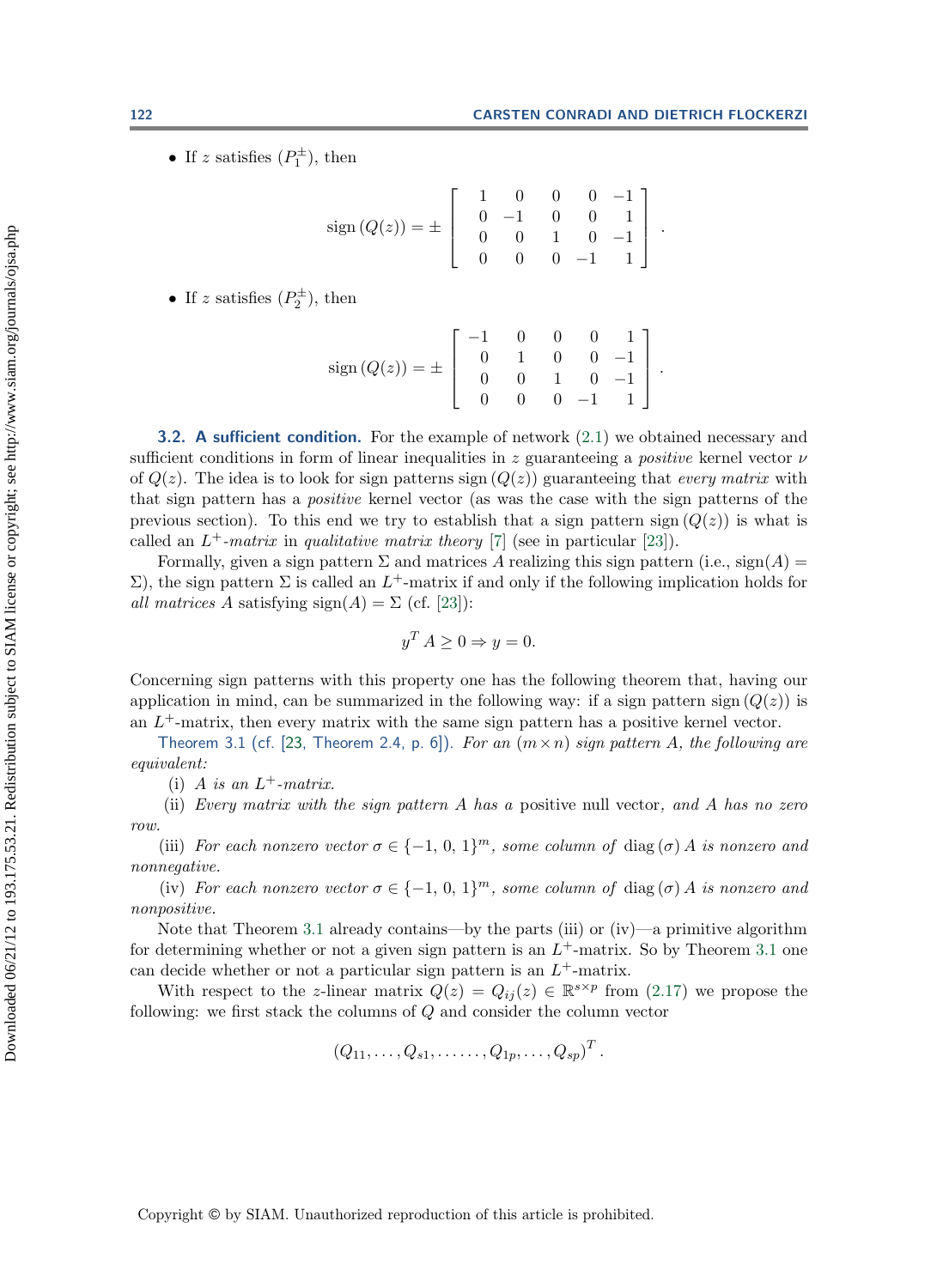<span id="page-13-1"></span>Then we omit the components that are trivial linear forms to obtain a bijective mapping of the form

(3.4) 
$$
\psi: Q(z) \in \mathbb{R}^{s \times p} \mapsto L z = (\ell_1 z, \dots, \ell_\gamma z)^T \in \mathbb{R}^\gamma
$$

with nontrivial *n*-dimensional row-vectors  $\ell_1, \ldots, \ell_{\gamma}, \gamma \leq sp$ . So, the  $(\gamma \times n)$ -matrix

$$
(3.5) \t\t\t L = (\ell_i)_{i=1,\dots,\gamma}
$$

just corresponds to the nontrivial linear forms in  $Q(z)$ . Since we look for a  $\nu \in V$  with  $Q(z)\nu = 0$ , we are interested in the sign patterns that Lz can assume. So we define the set  $\mathcal{L}^+$ of all *sign pattern matrices*  $\Sigma \in \{-1,0,1\}^{s \times p}$  that are L<sup>+</sup>-matrices and that are realized by  $Q(z)$  for some z. Since the mapping [\(3.4\)](#page-13-1) associates a *signature vector*  $\sigma = \psi(\Sigma) \in \{-1,0,1\}^{\gamma}$ with  $\Sigma \in \{-1,0,1\}^{s \times p}$ , one arrives at

(3.6) 
$$
\mathcal{L}^+ := \left\{ \Sigma \in \{-1, 0, 1\}^{s \times p} \middle| \Sigma \text{ is an } L^+ \text{-matrix}, \right\} \exists z \in \mathbb{R}^n \text{ with } \sigma_i \ (Lz)_i > 0 \text{ if } \sigma_i \neq 0 \text{ and } (L z)_i = 0 \text{ if } \sigma_i = 0 \right\}.
$$

<span id="page-13-4"></span>Fact 3. *Assume that*  $\mathcal{L}^+$  *is nonempty, and let*  $\Sigma \in \mathcal{L}^+$  *and*  $\sigma = \psi(\Sigma)$ *. Then there exists a*  $vector z \in \mathbb{R}^n$  *with* 

<span id="page-13-5"></span><span id="page-13-3"></span><span id="page-13-2"></span>
$$
\sigma_i \ (L \, z)_i > 0 \ \text{if } \sigma_i \neq 0, \quad (L \, z)_i = 0 \ \text{if } \sigma_i = 0
$$

*so that*  $\sigma = \text{sign}(L z)$ *. Moreover, for each such*  $z \in \mathbb{R}^n$  *there exists a positive*  $\nu = \nu(z)$  *with*  $O(z) \nu = 0$  by Theorem 3.1. By the discussion of (2.17), this implies that the pair  $(z, \nu)$  $Q(z) \nu = 0$  by Theorem [3.1](#page-12-1). By the discussion of [\(2.17\)](#page-8-1), this implies that the pair  $(z, \nu)$ *satisfies*  $H(\nu) z = 0$ .

<span id="page-13-0"></span>Theorem 3.2. *Consider a dynamical system defined by a mass action network as described in section* [2](#page-2-0)*.* Recall the matrix  $Q(z)$  defined in [\(2.16\)](#page-8-2), the matrix L defined in [\(3.4\)](#page-13-1) and [\(3.5\)](#page-13-2)*, and the set*  $\mathcal{L}^+$  *defined in* [\(3.6\)](#page-13-3)*. If there exist an element*  $\Sigma = \text{sign}(Q(z)) \in \mathcal{L}^+$  *and an*  $element \omega \in \text{ker} (Z^T) \text{ with}$ 

$$
\text{sign}(\omega) = \text{sign}(z),
$$

*then there exists a solution*  $\nu \in \mathbb{R}_{>0}^p$  *to*  $Q(z) \nu = 0$ *, and the Jacobian*  $G(\xi, \eta, \nu)$  *of the reduced* existent has zero as an ejecundually with algebraic multiplicity  $> 1$ . The corresponding steady *system has zero as an eigenvalue with algebraic multiplicity*  $\geq 1$ . The corresponding steady *state in original (*k*,* x*)-coordinates is given by*

(3.8a) 
$$
x = (x_i)_{i=1,...,n},
$$

(3.8b) 
$$
x_i = \begin{cases} \frac{\omega_i}{z_i} & \text{if } z_i \neq 0, \\ \bar{x}_i > 0 & \text{arbitrary} \quad \text{if } z_i = 0, \end{cases}
$$

(3.8c) 
$$
k = \text{diag}(\phi(x^{-1})) E \nu.
$$

*The corresponding*  $(\xi, \eta)$ -coordinates in  $G(\xi, \eta, \nu)$  are then given by [\(2.10a\)](#page-6-2).

*Proof*. The statements follow directly from Lemma [2.3](#page-7-6) and Fact [3.](#page-13-4)

<span id="page-13-6"></span>The condition [\(3.7\)](#page-13-5) can be tested by examining the following linear inequality systems defined by orthants of  $R<sup>n</sup>$ . To establish these we identify each orthant by its sign pattern  $\delta \in \{-1,0,1\}^n$ : let  $x \in \mathbb{R}^n$ ; then the sign pattern of x is defined as  $\delta := \text{sign}(x)$ , and the orthant containing x is given by  $\mathbb{R}_{\delta}^{n} := \{x \in \mathbb{R}^{n} | \operatorname{sign}(x) = \delta\}$ . To find z and  $\omega$  satisfying [\(3.7\)](#page-13-5)<br>for a given signature  $\sigma = \psi(\Sigma)$  for an  $I^{\pm}$ -matrix  $\Sigma$  then amounts to finding an orthant  $\mathbb{R}^{n}$ for a given signature  $\sigma = \psi(\Sigma)$  for an  $L^+$ -matrix  $\Sigma$  then amounts to finding an orthant  $\mathbb{R}^n_{\delta}$ such that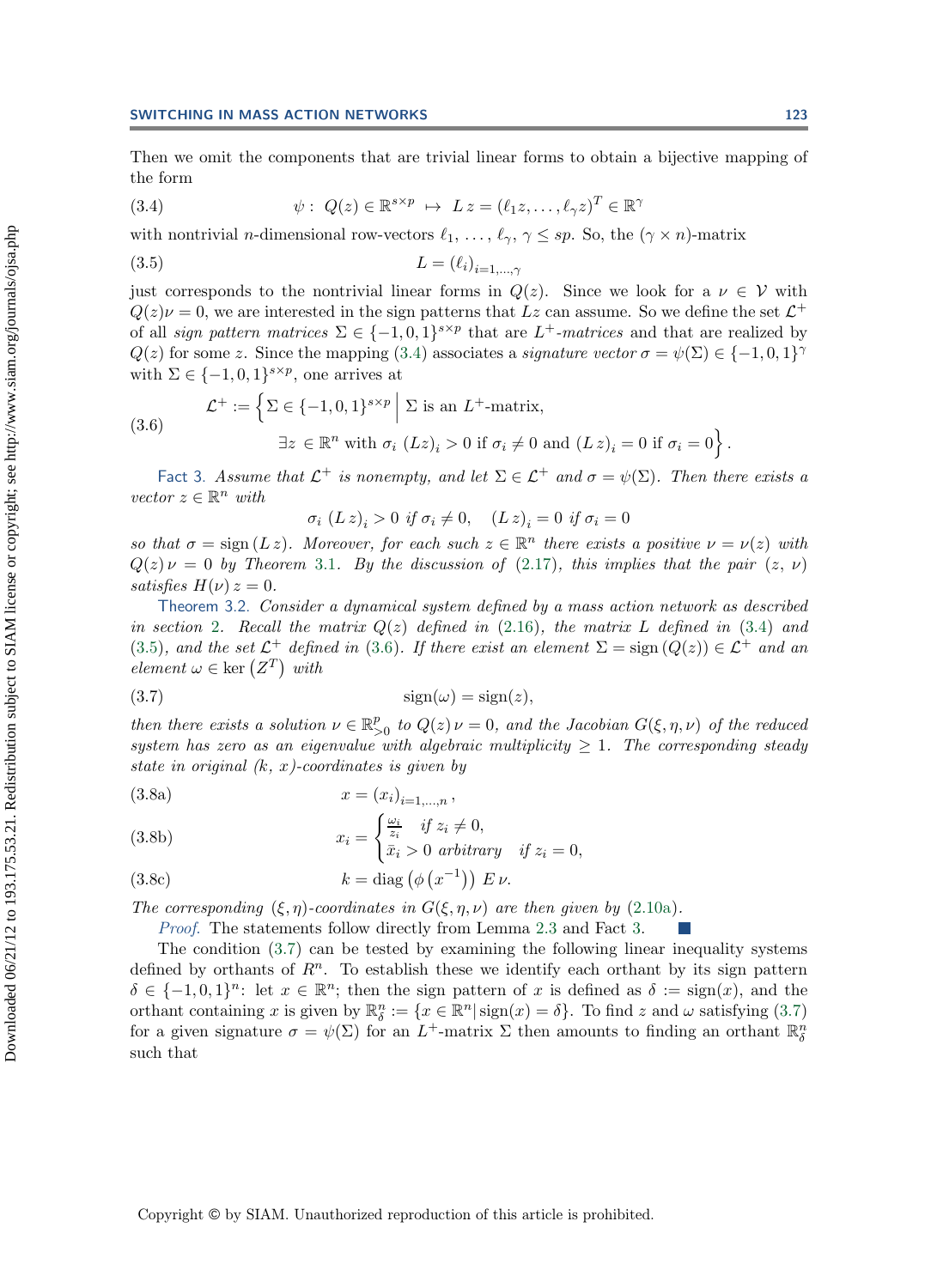(3.9a) 
$$
\sigma_i (Lz)_i > 0 \text{ if } \sigma_i \neq 0, \qquad (Lz)_i = 0 \text{ if } \sigma_i = 0,
$$

(3.9b)  $Z^T \omega = 0$ , with  $\delta_i \omega_i > 0$ ,  $\delta_i z_i > 0$  if  $\delta_i \neq 0$  and  $\omega_i = 0$ ,  $z_i = 0$  if  $\delta_i = 0$ .

Corollary 3.3. *If there exist a signature*  $\Sigma \in \mathcal{L}^+$  *and an orthant*  $\mathbb{R}^n_{\delta}$  *such that the linear*<br>mality system (3.95) (3.95) is feasible, then the reduced Lacobian  $G(\xi, n, \mu)$  has zero as an *inequality system* [\(3.9a\)](#page-13-6), [\(3.9b\)](#page-13-6) *is feasible, then the reduced Jacobian*  $G(\xi, \eta, \nu)$  *has zero as an eigenvalue with algebraic multiplicity*  $\geq 1$ *.* 

Remark 5. *In the previous discussion we have only considered positive kernel vectors of*  $Q(z)$ *. However, the set* V *can contain nonnegative vectors*  $\nu$ *. Thus, suppose*  $\nu$  *contains the facet of*  $\mathbb{R}^p_{\geq 0}$  *given by*  $\{\nu \in \mathbb{R}^p_{\geq 0} | \nu_i = 0, \nu_j > 0, i \neq j = 1, ..., p\}$ . Then one may fix  $\nu_i = 0$ , *replace*  $Q(z)$  *in the discussion above by the submatrix*  $\tilde{Q}(z)$  *obtained by deleting the ith column (and possibly occurring zero rows), and obtain the remaining* <sup>ν</sup>i *by asking for positive kernel vectors of*  $\tilde{Q}(z)$  *(i.e., by establishing the*  $L^+$ *-property for*  $\tilde{Q}(z)$ *).* 

Remark 6. *The condition* [\(3.9a\)](#page-13-6) *tests whether the given*  $L^+$ *-matrix*  $\Sigma$  *belongs to*  $\mathcal{L}^+$ *. By the definition of the matrix* L *this requires the labeling of the hyperplane arrangement given by* Lz*, which is computationally expensive (for an algorithm, see* [\[1,](#page-23-8) [28\]](#page-24-21)*). We have shown that all* z's satisfying [\(3.9a\)](#page-13-6) *lead to a positive null vector of*  $Q(z)$ *. The condition* [\(3.9b\)](#page-13-6) *then stands for the compatibility with the kernel of*  $Z^T$ *: it tests whether there is a* z *in the solution set of* [\(3.9a\)](#page-13-6) *that possesses a signature that is compatible with* ker  $(Z^T)$ *. Since one has to decide whether or not one of the systems* [\(3.9a\)](#page-13-6)*,* [\(3.9b\)](#page-13-6) *is feasible, the overall procedure can be computationally demanding, even though the individual steps involve only simple matrix computations.*

<span id="page-14-0"></span>**4. Saddle-node bifurcations for the G1/S transition in budding yeast.** The networks displayed in [\(4.1\)](#page-14-1) and [\(4.2\)](#page-15-0) below are competing hypotheses describing the G1/S transition in budding yeast. Both networks are biologically plausible and hard to distinguish experimentally [\[12\]](#page-24-3).

<span id="page-14-1"></span>
$$
[\text{Sic1P}] \xrightarrow{k_3} [0] \xrightarrow[k_2]{k_4} [\text{Sic1}]
$$
\n
$$
[\text{Clb}] + [\text{Sic1}] \xrightarrow[k_5]{k_4} [\text{Clb} \cdot \text{Sic1}]
$$
\n
$$
[\text{Clb}] + [\text{Sic1P}] \xrightarrow[k_8]{k_7} [\text{Clb}]
$$
\n
$$
[\text{Clb}] + [\text{Sic1P}] \xrightarrow[k_8]{k_7} [\text{Clb} \cdot \text{Sic1P}]
$$
\n
$$
[\text{Clb} \cdot \text{Sic1}] + [\text{Clb}] \xrightarrow[k_{13}]{k_{10}} [\text{Clb} \cdot \text{Sic1} \cdot \text{Clb}] \xrightarrow[k_{15}]{k_{12}} [\text{Clb} \cdot \text{Sic1P}] + [\text{Clb}]
$$
\n
$$
[\text{Sic1P}] + [\text{Cdc14}] \xrightarrow[k_{14}]{k_{13}} [\text{Sic1P} \cdot \text{Cdc14}] \xrightarrow[k_{15}]{k_{16}} [\text{Sic1P} \cdot \text{Cdc14}] \xrightarrow[k_{18}]{k_{18}} [\text{Clb} \cdot \text{Sic1}] + [\text{Cdc14}]
$$

(4.1)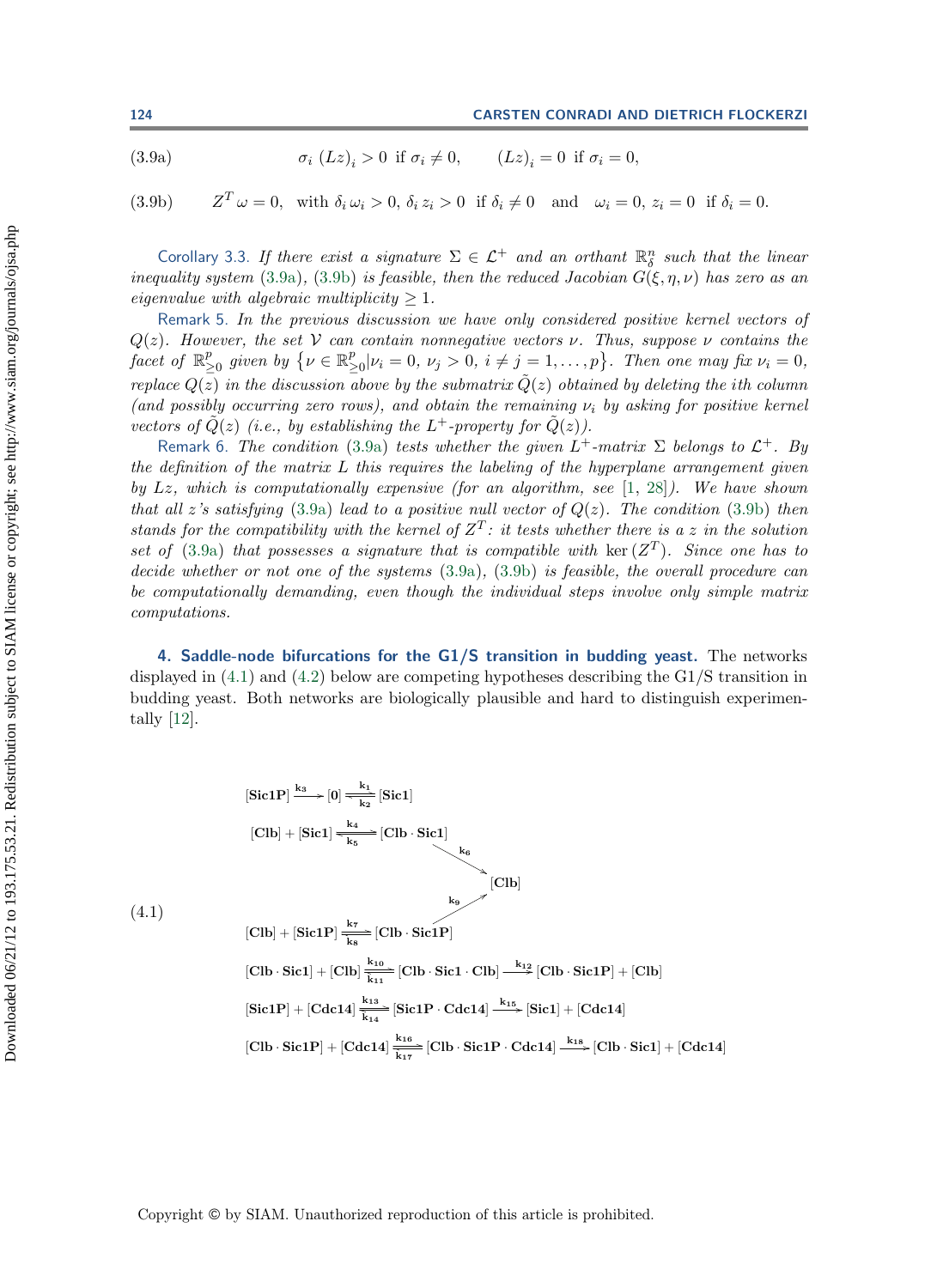<span id="page-15-0"></span>
$$
[\text{Sic1P}] \xrightarrow{k_3} [0] \xrightarrow[k_4]{k_4} [\text{Glb}] + [\text{Sic1}] \xrightarrow[k_6]{k_6} [\text{Cllb} \cdot \text{Sic1}]
$$
\n
$$
(4.2)
$$
\n
$$
[\text{Glb}] + [\text{Sic1P}] \xrightarrow[k_{10}]{k_{10}} [\text{Cllb}]
$$
\n
$$
[\text{Glb}] + [\text{Sic1P}] \xrightarrow[k_{11}]{k_{10}} [\text{Cllb} \cdot \text{Sic1P}]
$$
\n
$$
[\text{Sic1P}] + [\text{Cdc14}] \xrightarrow[k_{12}]{k_{13}} [\text{Sic1P} \cdot \text{Cdc14}] \xrightarrow[k_{15}]{k_{16}} [\text{Sic1}] + [\text{Cdc14}]
$$
\n
$$
[\text{Clb} \cdot \text{Sic1P}] + [\text{Cdc14}] \xrightarrow[k_{17}]{k_{18}} [\text{Clb} \cdot \text{Sic1P} \cdot \text{Cdc14}] \xrightarrow[k_{18}]{k_{18}} [\text{Clb} \cdot \text{Sic1}] + [\text{Cdc14}]
$$

Switching is a desired property of models describing the G1/S transition: depending on its past, a trajectory should move to different regions of state space, associated with the G1 and S phases of cell cycle. Classically this has been realized by choosing rate constants and total concentrations, such that the ODE system shows bistability and hence hysteretic behavior  $[6, 21]$  $[6, 21]$  $[6, 21]$ . For example, in [\[12\]](#page-24-3), multistationarity has been established for both models, indicating that both may be valid models. Here we demonstrate the applicability of our results by confirming switching for both networks. We show that both models satisfy the conditions of Theorem [3.2](#page-13-0) and compute states and rate constants where the Jacobian has a defective eigenvalue. We verify by numerical continuation that the system undergoes a saddlenode bifurcation, as generically expected, so that the codimension-1 stable manifold of the saddle-node and—after bifurcation—that of the saddle represent a switching surface.

For the network given in  $(4.1)$  one obtains, using the stoichiometric matrix S given in Appendix [B,](#page-19-1)

$$
Q(z)=\left[\begin{array}{cccccccccccccccc} -z_1 & 0 & 0 & 0 & 0 & 0 & -z_9 & -z_4 & -z_9 & z_7-z_9 & z_8-z_9 \\ 0 & 0 & 0 & 0 & 0 & 0 & z_2-z_9 & 0 & z_5-z_9 & z_7-z_9 & z_8-z_9 \\ 0 & z_1+z_3-z_4 & 0 & 0 & 0 & 0 & z_1+z_3-z_9 & z_1+z_3-z_9 & z_1+z_3-z_9 & z_8-z_9 \\ 0 & 0 & z_2+z_3-z_5 & 0 & 0 & 0 & -z_5+z_9 & 0 & -z_5+z_9 & -z_5+z_9 & -z_8+z_9 \\ 0 & 0 & 0 & z_3+z_4-z_9 & 0 & 0 & z_3+z_4-z_9 & 0 & z_3+z_4-z_9 & z_3+z_4-z_9 & z_3+z_4-z_9 \\ 0 & 0 & 0 & 0 & z_2+z_6-z_7 & 0 & 0 & 0 & 0 & z_2+z_6-z_7 & 0 \\ 0 & 0 & 0 & 0 & 0 & z_5+z_6-z_8 & 0 & 0 & 0 & 0 & z_5+z_6-z_8 \end{array}\right].
$$

From the last three rows of  $Q(z)$  one has that positive v's with  $Q(z) \nu = 0$  exist only if

(4.3) 
$$
z_3 + z_4 - z_9 = 0, \quad z_2 + z_6 - z_7 = 0, \quad z_5 + z_6 - z_8 = 0
$$

and hence, for example,

<span id="page-15-1"></span> $z_2 = -z_6 + z_7$ ,  $z_3 = -z_4 + z_9$ ,  $z_5 = -z_6 + z_8$ .

In this case columns 4, 5, and 6 will be the zero column, indicating that  $\nu_4$ ,  $\nu_5$ ,  $\nu_6 > 0$  are unconstrained. Thus we need consider only the matrix

$$
Q_s(z) = \begin{bmatrix} -\pi_8 z & 0 & 0 & -\pi_{10} z & -\pi_9 z & -\pi_{10} z & \pi_6 z & \pi_5 z \\ 0 & 0 & 0 & \pi_2 z & 0 & -\pi_4 z & \pi_6 z & \pi_5 z \\ 0 & \pi_3 z & 0 & \pi_7 z & \pi_3 z & \pi_7 z & \pi_7 z & \pi_5 z \\ 0 & 0 & \pi_1 z & \pi_4 z & 0 & \pi_4 z & \pi_4 z & -\pi_5 z \end{bmatrix}
$$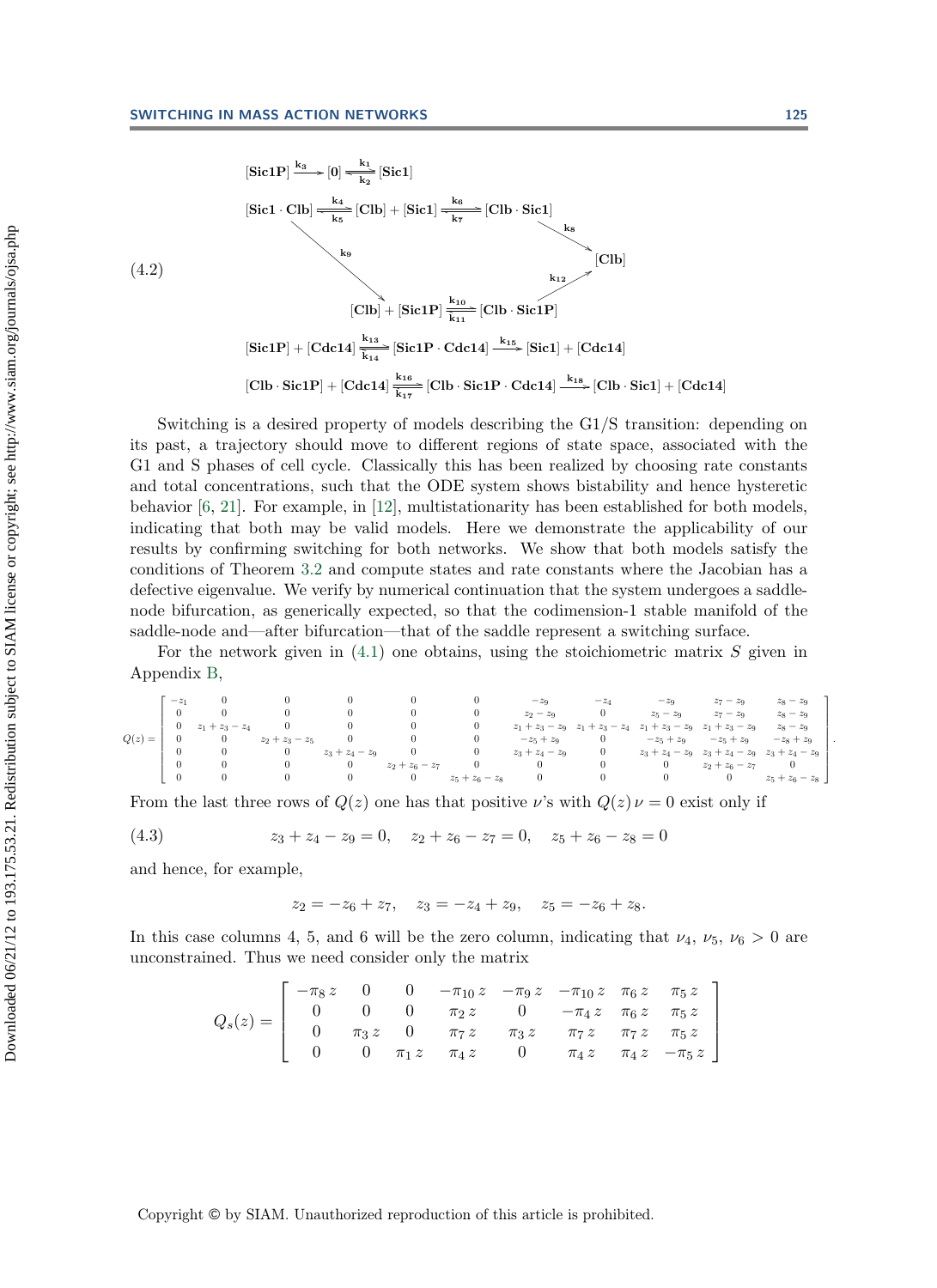with

<span id="page-16-0"></span> $\pi_1 z := -z_4 + z_7 - z_8 + z_9,$   $\pi_2 z := z_5 + z_7 - z_8 - z_9,$ <br>  $\pi_3 z := z_1 - 2z_4 + z_9,$   $\pi_4 z := -z_5 + z_9,$  $\pi_3 z := z_1 - 2z_4 + z_9,$   $\pi_4 z := -z_5 + z_9,$   $\pi_6 z := z_7 - z_9,$   $\pi_6 z := z_7 - z_9,$  $\pi_5 z := z_8 - z_9,$   $\pi_6 z := z_7$ <br>  $\pi_7 z := z_1 - z_4,$   $\pi_8 z := z_1,$  $\pi_7 z := z_1 - z_4,$ <br>  $\pi_9 z := z_4,$  $\pi_{10} z := z_9.$ 

For example, the system

(4.4) 
$$
\pi_1 z < 0, \ \pi_2 z > 0, \ \pi_3 z < 0, \ \pi_4 z > 0, \ \pi_5 z < 0, \ \pi_6 z > 0, \ \pi_7 z > 0, \ \pi_8 z > 0, \ \pi_9 z > 0, \ \pi_{10} z < 0, \ z_1 > 0, \ z_2 > 0, \ z_3 < 0, \ z_4 > 0, \ z_5 < 0, \ z_6 > 0, \ z_7 > 0, \ z_8 < 0, \ z_9 < 0, \ \omega_1 > 0, \ \omega_2 > 0, \ \omega_3 < 0, \ \omega_4 > 0, \ \omega_5 < 0, \ \omega_6 > 0, \ \omega_7 > 0, \ \omega_8 < 0, \ \omega_9 < 0
$$

is feasible. Let  $z \in \mathbb{R}^9$  such that [\(4.3\)](#page-15-1) and [\(4.4\)](#page-16-0) hold. Then

$$
sign(Q_s(z)) = \left[ \begin{array}{rrrrr} -1 & 0 & 0 & 1 & -1 & 1 & 1 & -1 \\ 0 & 0 & 0 & 1 & 0 & -1 & 1 & -1 \\ 0 & -1 & 0 & 1 & -1 & 1 & 1 & -1 \\ 0 & 0 & -1 & 1 & 0 & 1 & 1 & 1 \end{array} \right]
$$

is an  $L^+$ -matrix (cf. Theorem [3.1\(](#page-12-1)iii) and (iv)). One obtains, for example, the feasible points

$$
\tilde{z} = (13, 2, -10, 8, -6, 2, 4, -4, -2)^T
$$
,  $\tilde{\omega} = (1, 1, -1, 6, -1, 1, 1, -2, -1)^T$ .

Vectors  $\tilde{z}$  and  $\tilde{\omega}$  yield the state vector

(4.5) 
$$
\tilde{x} = \frac{\tilde{\omega}}{\tilde{z}} = \left(\frac{1}{13}, \frac{1}{2}, \frac{1}{10}, \frac{3}{4}, \frac{1}{6}, \frac{1}{2}, \frac{1}{4}, \frac{1}{2}, \frac{1}{2}\right)^T
$$

For the matrix  $Q(z)$  evaluated at  $\tilde{z}$  one has

<span id="page-16-1"></span>
$$
Q(\tilde{z}) = \left[\begin{array}{rrrrrrrr} -13 & 0 & 0 & 0 & 0 & 0 & 2 & -8 & 2 & 6 & -2 \\ 0 & 0 & 0 & 0 & 0 & 0 & 4 & 0 & -4 & 6 & -2 \\ 0 & -5 & 0 & 0 & 0 & 0 & 5 & -5 & 5 & 5 & -2 \\ 0 & 0 & -2 & 0 & 0 & 0 & 4 & 0 & 4 & 4 & 2 \end{array}\right].
$$

The kernel of  $Q(\tilde{z})$  contains the following positive vector:

<span id="page-16-2"></span>
$$
\tilde{\nu} = \left(18, 1, 2000, 1, 1, 1, 1, \frac{246}{35}, \frac{5114}{105}, \frac{1996}{5}, \frac{23146}{21}\right)^T.
$$

Vectors  $\tilde{x}$  and  $\tilde{\nu}$  yield the rate constants

(4.6) 
$$
\tilde{k} = \left(\frac{1121}{15}, 234, 2, \frac{178204}{3}, \frac{4}{3}, \frac{328}{35}, 40000, \frac{72006}{5}, \frac{10228}{35}, \frac{1303760}{63}, \frac{2, 65146}{21}, \frac{8004}{5}, 4, \frac{7984}{5}, \frac{92668}{7}, 2, \frac{46292}{21}\right)^T.
$$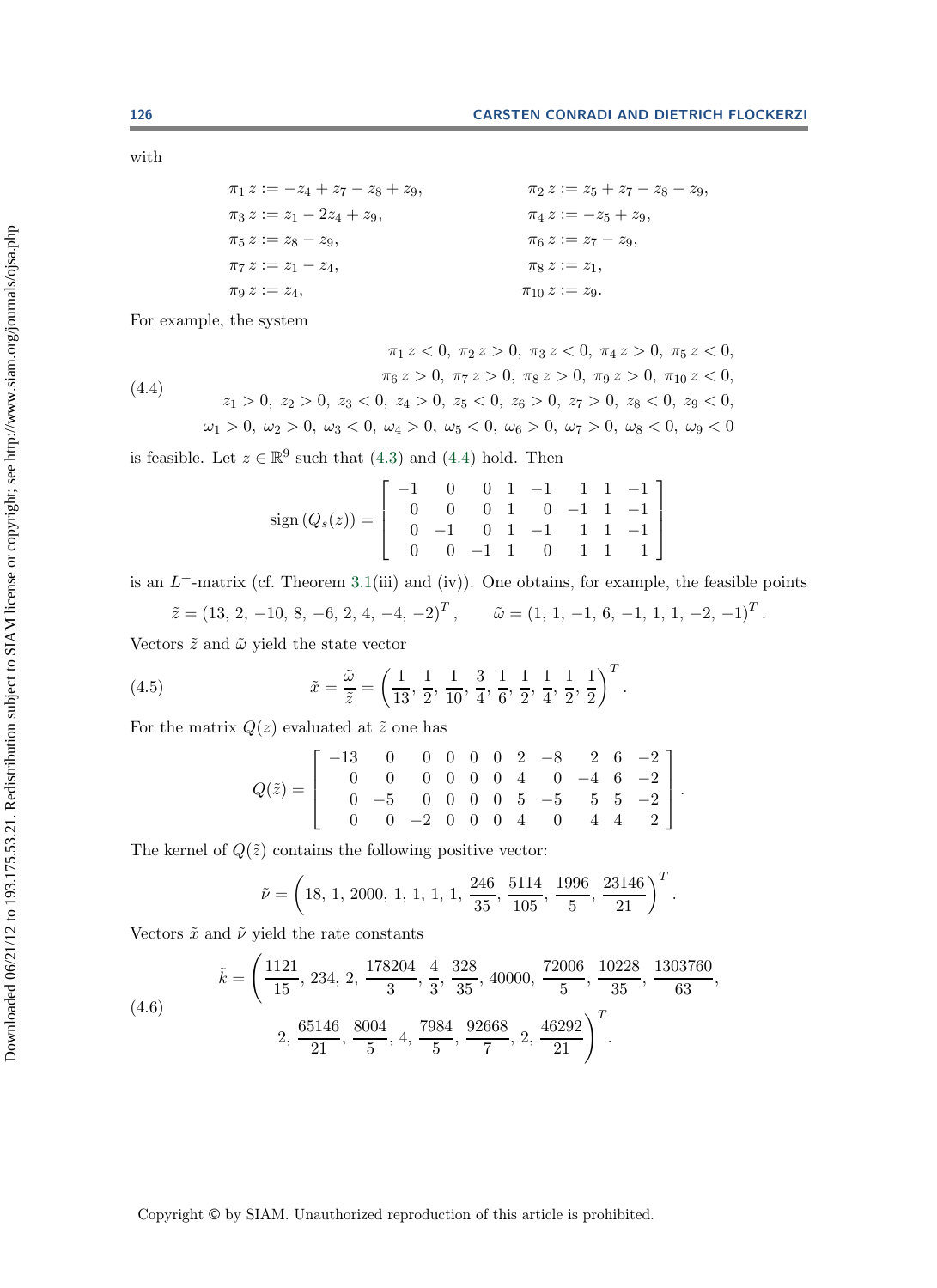

<span id="page-17-0"></span>**Figure 1.** Numerical continuation for the networks  $(4.1)$  and  $(4.2)$  using rate constants  $\tilde{k}$  and initial condition  $\tilde{x}$  given in [\(4.5\)](#page-16-1), [\(4.6\)](#page-16-2) for network [\(4.1\)](#page-14-1) and in [\(4.9\)](#page-18-0), [\(4.10\)](#page-18-1) for network [\(4.2\)](#page-15-0). In both cases the upper and lower branches correspond to exponentially stable steady states. The total concentration  $c_1$  is used as a bifurcation parameter.

A numerical continuation with this  $\tilde{k}$  and initial condition  $\tilde{x}$  verifies that the dynamical system<br>undergoes a saddle node bifurcation at  $(\tilde{k} \tilde{\phi})$ ; of Figure 1(a) undergoes a saddle-node bifurcation at  $(\tilde{k}, \tilde{x})$ ; cf. Figure [1\(](#page-17-0)a).<br>For the natural given in (4.2) and obtains, using the stoic

For the network given in  $(4.2)$  one obtains, using the stoichiometric matrix S as given in Appendix [C,](#page-21-0)

|          | $-z$     |                    |                   |                   |                   |                   | $-z_4$<br>$\theta$ | $-z_9$<br>$z_2 - z_9$ | $z_7 - z_9$<br>$z_7 - z_9$ | $-z_9$<br>$z_5 - z_9$ | $-z_4 + z_8 - z_9$<br>$z_8 - z_9$ | $z_8 - z_9$<br>$z_8-z_9$ |  |
|----------|----------|--------------------|-------------------|-------------------|-------------------|-------------------|--------------------|-----------------------|----------------------------|-----------------------|-----------------------------------|--------------------------|--|
|          |          | $-z_1 - z_3 + z_9$ |                   |                   |                   |                   |                    | $-z_1 - z_3 + z_9$    | $-z_1 - z_3 + z_9$         | $-z_1 - z_3 + z_9$    | $-z_1 - z_3 + z_9$                | $-z_1 - z_3 + z_9$       |  |
| $Q(z) =$ |          |                    | $z_1 + z_3 - z_4$ |                   |                   |                   | $z_1 + z_3 - z_4$  |                       |                            |                       | $-z_4 + z_8$                      | $-z_4 + z_8$             |  |
|          | 0        |                    |                   | $z_2 + z_3 - z_5$ |                   |                   |                    |                       |                            | $z_2 + z_3 - z_5$     | $z_2 + z_3 - z_8$                 | $z_2 + z_3 - z_8$        |  |
|          | $\theta$ |                    |                   | $\theta$          | $z_2 + z_6 - z_7$ |                   |                    |                       | $z_2 + z_6 - z_7$          | 0                     |                                   |                          |  |
|          |          |                    |                   |                   | $^{0}$            | $z_5 + z_6 - z_8$ |                    |                       |                            | 0                     | $z_5 + z_6 - z_8$                 | $z_5 + z_6 - z_8$        |  |
|          |          |                    |                   |                   |                   |                   |                    |                       |                            |                       |                                   |                          |  |

From rows 3, 6, and 7 of  $Q(z)$  one has that positive v's with  $Q(z) \nu = 0$  exist only if

(4.7) 
$$
-z_1 - z_3 + z_9 = 0, \quad z_5 + z_6 - z_8 = 0, \quad z_2 + z_6 - z_7 = 0
$$

and hence, for example,

$$
z_1 = -z_3 + z_9
$$
,  $z_2 = z_5 - z_8 + z_7$ ,  $z_6 = -z_5 + z_8$ .

In this case columns 2, 5, and 6 will be the zero column, indicating that  $\nu_2$ ,  $\nu_5$ ,  $\nu_6 > 0$  are unconstrained. Thus we need consider only the matrix

$$
Q_s(z) = \begin{bmatrix} \pi_{10} z & 0 & 0 & -\pi_{11} z & -\pi_{12} z & \pi_7 z & -\pi_{12} z & \pi_4 z & \pi_9 z \\ 0 & 0 & 0 & 0 & \pi_3 z & \pi_7 z & \pi_8 z & \pi_9 z & \pi_9 z \\ 0 & \pi_5 z & 0 & \pi_5 z & 0 & 0 & 0 & \pi_6 z & \pi_6 z \\ 0 & 0 & \pi_2 z & 0 & 0 & 0 & \pi_2 z & \pi_1 z & \pi_1 z \end{bmatrix}
$$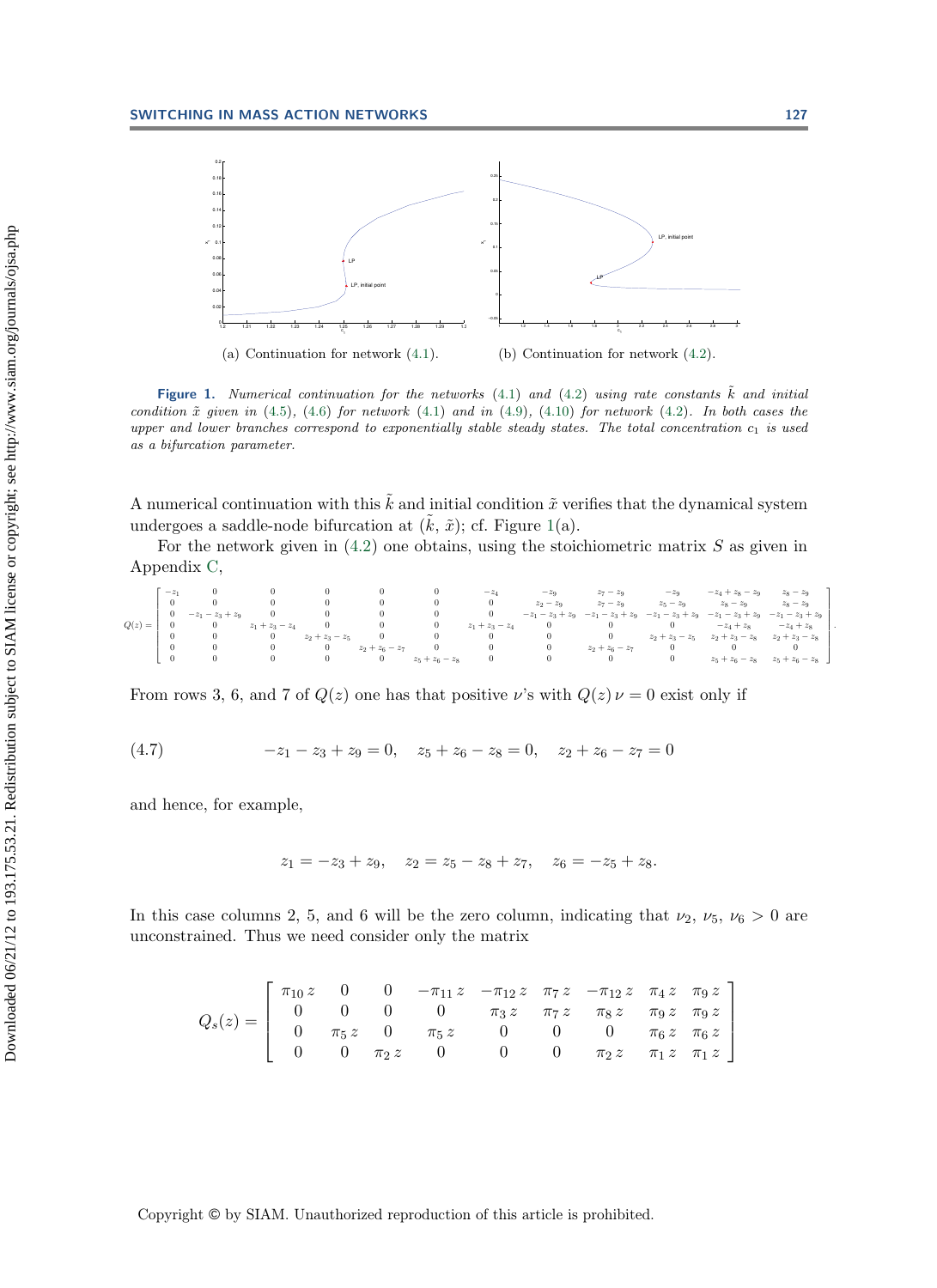with

 $\pi_1 z = z_3 + z_5 + z_7 - 2z_8,$   $\pi_2 z = z_3 + z_7 - z_8,$   $\pi_3 z = z_5 + z_7 - z_8 - z_9,$   $\pi_4 z = -z_4 + z_8 - z_9,$  $\pi_3 z = z_5 + z_7 - z_8 - z_9,$ <br>  $\pi_5 z = -z_4 + z_9,$  $\pi_5 z = -z_4 + z_9,$ <br>  $\pi_7 z = z_7 - z_9,$ <br>  $\pi_8 z = z_5 - z_9,$ <br>  $\pi_8 z = z_5 - z_9,$  $\pi_7 z = z_7 - z_9,$ <br>  $\pi_8 z = z_5 - z_9,$ <br>  $\pi_{10} z = z_3 - z_9,$ <br>  $\pi_{10} z = z_3 - z_9,$  $\pi_9 z = z_8 - z_9,$   $\pi_{10} z = z_3 - z_9,$   $\pi_{11} z = z_4,$   $\pi_{12} z = z_9.$  $\pi_{12} z = z_9.$ 

One obtains the feasible inequality system

(4.8)  
\n
$$
\pi_1 z > 0, \ \pi_2 z < 0, \ \pi_3 z > 0, \ \pi_4 z = 0, \ \pi_5 z > 0, \ \pi_6 z < 0, \ \pi_7 z > 0,
$$
\n
$$
\pi_8 z > 0, \ \pi_9 z < 0, \ \pi_{10} z < 0, \ \pi_{11} z < 0, \ \pi_{12} z < 0,
$$
\n
$$
z_1 > 0, \ z_2 > 0, \ z_3 < 0, \ z_4 < 0, \ z_5 > 0, \ z_6 < 0, \ z_7 > 0, \ z_8 < 0, \ z_9 < 0,
$$
\n
$$
\omega_1 > 0, \ \omega_2 > 0, \ \omega_3 < 0, \ \omega_4 < 0, \ \omega_5 > 0, \ \omega_6 < 0, \ \omega_7 > 0, \ \omega_8 < 0, \ \omega_9 < 0,
$$

where  $Q(z)$  is an  $L^+$ -matrix. For example, the feasible points

<span id="page-18-0"></span>
$$
\tilde{z} = (9, 9, -11, -4, 2, -8, 1, -6, -2)^T
$$
,  $\tilde{\omega} = (1, 1, -1, -1, 4, -1, 2, -1, -1)^T$ 

define the state vector

(4.9) 
$$
\tilde{x} = \left(\frac{1}{9}, \frac{1}{9}, \frac{1}{11}, \frac{1}{4}, 2, \frac{1}{8}, 2, \frac{1}{6}, \frac{1}{2}\right)^T.
$$

For the matrix  $Q(z)$  evaluated at  $\tilde{z}$  one obtains

$$
Q(\tilde{z}) = \left[ \begin{array}{rrrrrrrr} -9 & 0 & 0 & 0 & 0 & 0 & 4 & 2 & 3 & 2 & 0 & -4 \\ 0 & 0 & 0 & 0 & 0 & 0 & 0 & 11 & 3 & 4 & -4 & -4 \\ 0 & 0 & 2 & 0 & 0 & 0 & 2 & 0 & 0 & 0 & -2 & -2 \\ 0 & 0 & 0 & -4 & 0 & 0 & 0 & 0 & 0 & -4 & 4 & 4 \end{array} \right],
$$

with the positive kernel vector

<span id="page-18-1"></span>
$$
\tilde{\nu} = (297, 11, 22, 11, 11, 11, 440, 1, 11, 451, 456, 6)^T.
$$

Finally, one obtains for the rate constants

(4.10)  

$$
\tilde{k} = \left(1645, 2673, 9, 22, 92664, 45738, 112, 3584, 1850, 91476, \frac{11}{2}, \frac{451}{2}, 1584, \frac{11}{2}, \frac{11}{2}, 1892, 66, 2772\right)^T.
$$

Again, numerical continuation shows a saddle-node bifurcation at  $(\tilde{k}, \tilde{x})$ ; cf. Figure [1\(](#page-17-0)b).

Downloaded 06/21/12 to 193.175.53.21. Redistribution subject to SIAM license or copyright; see http://www.siam.org/journals/ojsa.php Downloaded 06/21/12 to 193.175.53.21. Redistribution subject to SIAM license or copyright; see http://www.siam.org/journals/ojsa.php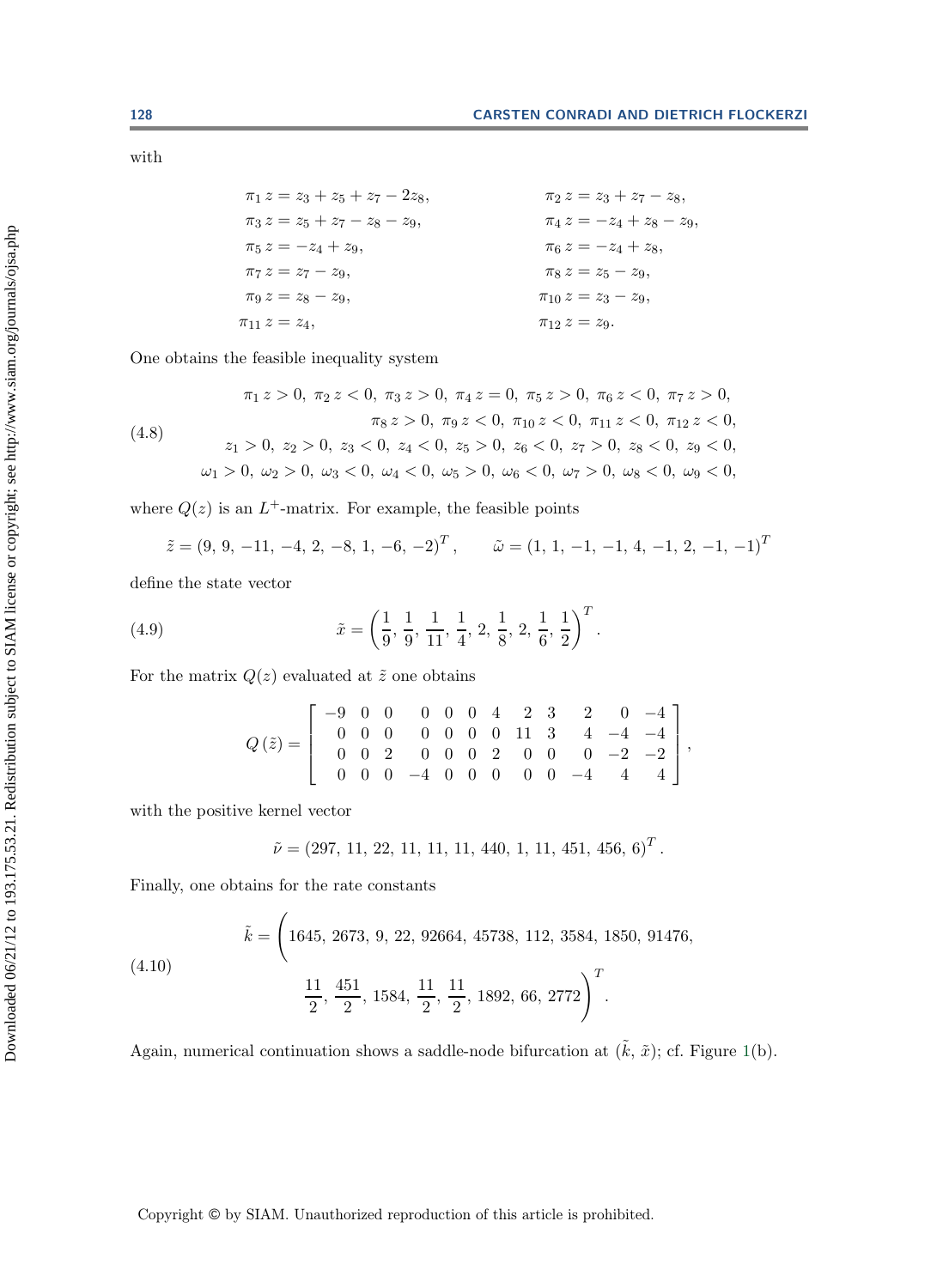<span id="page-19-0"></span>**Appendix A. Saddle-node bifurcations in mass action networks.** This subsection is a recollection of some remarks concerning saddle-node bifurcations in mass action systems that were originally made in [\[10\]](#page-24-8). We repeat them here to demonstrate the tight connection between zero eigenvalues of  $G(\xi, \eta, \lambda)$  obtained via [\(2.12a\)](#page-7-2) and [\(2.12b\)](#page-7-2) and saddle-node bifurcations.

The following well-known theorem gives necessary and sufficient conditions for a saddlenode bifurcation of the system  $\dot{\xi} = g(\xi, \eta, k)$  as defined in [\(2.10b\)](#page-6-2). Let  $\mu$  be the component<br>of the parameter vector  $\mu = (\mu, k)$  that will be used as bifurcation parameter. of the parameter vector  $\nu = (\eta, k)$  that will be used as bifurcation parameter.

Theorem A.1 (see, e.g., [\[8,](#page-24-23) p. 497]). *Suppose that*  $(\xi_0, \nu_0)$  *is a zero of g, and suppose that the*  $s \times s$  *matrix*  $G(\xi_0, \nu_0) = D_{\xi} g(\xi_0, \nu_0)$  *has an algebraically simple eigenvalue* 0 *with right eigenvector* <sup>b</sup> *and left eigenvector* <sup>β</sup><sup>T</sup> *. Furthermore suppose that the following conditions are satisfied:*

<span id="page-19-2"></span>(A.1) 
$$
\beta^T D_{\mu} g(\xi_0, \nu_0) \neq 0, \quad \beta^T \left[ D_{\xi}^2 g(\xi_0, \nu_0)(b, b) \right] \neq 0.
$$

*Then there is a smooth curve of zeros of g passing through*  $(\xi_0, \nu_0)$ *. Depending on the signs of the expressions in* [\(A.1\)](#page-19-2)*, there are no or two zeros near*  $\xi_0$  *for*  $\mu \neq \mu_0$  *when the other components of*  $\nu_0$  *remain fixed.* 

In the remainder of this section we examine, in terms of the Jacobian  $J(\nu, x)$ , when the conditions [\(A.1\)](#page-19-2) are satisfied for the reduced system [\(2.10b\)](#page-6-2). We recall the relations [\(2.5a\)](#page-5-0), [\(2.6\)](#page-5-2), and [\(2.10b\)](#page-6-2). First observe that Fact [2.2](#page-7-5) states conditions guaranteeing that  $G(\xi, \eta, \lambda)$ has zero as an eigenvalue. For general mass action networks its algebraic multiplicity is expected to be 1.

Now, if  $G(\xi_0, \eta_0, \nu_0)$  has an algebraically simple eigenvalue 0, we add two comments regarding  $(A.1)$  (cf. [\[10\]](#page-24-8)):

(N1) Recall the monomial function  $\phi(x)$ ; cf. section [2.](#page-2-0) If  $\mu$  is any rate constant  $k_i$ , then we have

$$
D_{\mu} g(\xi_0, \mu_0) = U^T S \text{ diag}(\phi(x_0)) e_i
$$

and therefore

$$
\beta^T D_\mu g(\xi_0, \mu_0) = \phi_i(x_0) \beta^T U^T S e_i \neq 0
$$

for at least one i (as  $\phi_i(x_0) > 0$  and  $[U] = \text{im}(S)$ ).

(N2) From the above Lemma [2.1](#page-7-0) we deduce

$$
\beta^T \left[ D_{\xi}^2 g(\xi_0, \eta_0, k_0)(b, b) \right] \neq 0 \Leftrightarrow
$$
  

$$
\alpha^T \left[ D_x^2 f(x(\xi_0, \eta_0), k_0)(A \, a, A \, a) \right] \neq 0
$$

with  $A := J(\lambda, x)$  and with left and right principal vectors  $\alpha^T$  and a of  $J(\lambda, x)$ .

As a consequence of this discussion, in particular of the comment  $(N1)$ , we obtained in [\[10\]](#page-24-8) the following remark concerning the originally given system [\(2.2\)](#page-3-0), [\(2.3a\)](#page-4-1).

Remark 7. *The system* [\(2.2\)](#page-3-0), [\(2.3a\)](#page-4-1) *has a saddle-node bifurcation at*  $(k_0, x_0)$  *(within the plane*  $Z^T x = Z^T x_0 = c$  *if the following conditions are satisfied:* 

(i) 0 *is a defective eigenvalue of*  $J(\lambda_0, x_0)$  *with*  $m_{alg} = m_{geo} + 1$ *, and the remaining eigenvalues have negative real parts.*

<span id="page-19-1"></span>(ii)  $\alpha^T \left[ D_x^2 f(x_0, k_0) (Aa, Aa) \right] \neq 0$  *is satisfied for left and right principal vectors*  $w_0^T$  and  $f(L)$ ,  $x_0$ *v*<sub>0</sub> *of*  $J(\lambda_0, x_0)$ *.* 

**Appendix B. The data for network [\(4.1\)](#page-14-1).**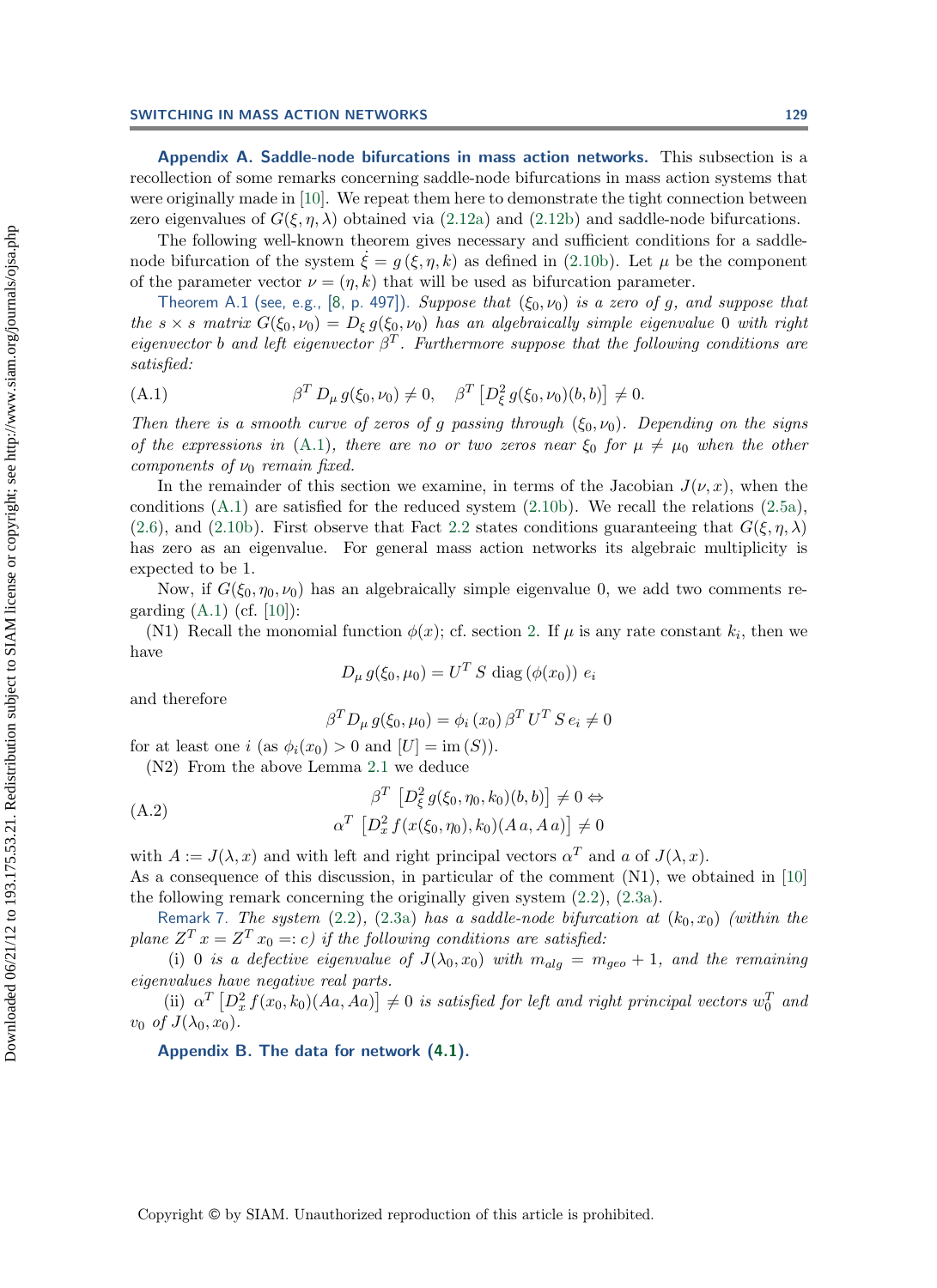| Species                       | $x_i$   | Complex                       | $y_i$                 |
|-------------------------------|---------|-------------------------------|-----------------------|
| Sic1                          | $x_1$   | $\mathbf{0}$                  | $y_1$                 |
| Sic1P                         | $x_2$   | Sic1                          | $y_2$                 |
| Clb                           | $x_3$   | Sic1P                         | $y_3$                 |
| $Clb \cdot Sic1$              | $x_4$   | $Clb + Sic1$                  | $y_4$                 |
| $Clb \cdot Sic1P$             | $x_5$   | $Clb \cdot Sic1$              | $y_5$                 |
| Cdc14                         | $x_{6}$ | Clb                           | <b>y</b> <sub>6</sub> |
| $Sic1P \cdot Cdc14$           | $x_7$   | $Clb + Sic1P$                 | $y_7$                 |
| $Clb \cdot Sic1P \cdot Cdc14$ | $x_8$   | $Clb \cdot Sic1P$             | $y_8$                 |
| $Clb \cdot Sic1 \cdot Clb$    | $x_9$   | $Clb \cdot Sic1 + Clb$        | Y9                    |
|                               |         | $Clb \cdot Sic1 \cdot Clb$    | $y_{10}$              |
|                               |         | $Clb \cdot Sic1P + Clb$       | $y_{11}$              |
|                               |         | $Sic1P + Cdc14$               | $y_{12}$              |
|                               |         | $Sic1P \cdot Cdc14$           | $y_{13}$              |
|                               |         | $Sic1 + Cdc14$                | $y_{14}$              |
|                               |         | $Clb \cdot Sic1P + Cdc14$     | $y_{15}$              |
|                               |         | $Clb \cdot Sic1P \cdot Cdc14$ | $y_{16}$              |
|                               |         | $Clb \cdot Sic1 + Cdc14$      | $y_{17}$              |

#### **B.1. Species and complexes of network [\(4.1\)](#page-14-1).**

# **B.2. Ordinary differential equations.**

 $\dot{x}_1 = k_1 - k_2 x_1 - k_4 x_1 x_3 + k_5 x_4 + k_{15} x_7,$  $\dot{x}_2 = -k_3 x_2 - k_7 x_2 x_3 + k_8 x_5 - k_{13} x_2 x_6 + k_{14} x_7,$  $\dot{x}_3 = -k_4 x_1 x_3 + k_5 x_4 + k_6 x_4 - k_7 x_2 x_3 + k_8 x_5$  $+ k_9 x_5 - k_{10} x_3 x_4 + k_{11} x_9 + k_{12} x_9,$  $\dot{x}_4 = k_4 x_1 x_3 - k_5 x_4 - k_6 x_4 - k_{10} x_3 x_4 + k_{11} x_9 + k_{18} x_8,$  $\dot{x}_5 = k_7 x_2 x_3 - k_8 x_5 - k_9 x_5 + k_{12} x_9 - k_{16} x_5 x_6 + k_{17} x_8,$  $\dot{x}_6 = -k_{13} x_2 x_6 + k_{14} x_7 + k_{15} x_7 - k_{16} x_5 x_6 + k_{17} x_8 + k_{18} x_8,$  $\dot{x}_7 = k_{13} x_2 x_6 - k_{14} x_7 - k_{15} x_7,$  $\dot{x}_8 = k_{16} x_5 x_6 - k_{17} x_8 - k_{18} x_8,$  $\dot{x}_9 = k_{10} x_3 x_4 - k_{11} x_9 - k_{12} x_9.$ 

# **B.3. Conservation relations.**

$$
Z_1^T x = x_6 + x_7 + x_8 = c_1,
$$
  
\n
$$
Z_2^T x = x_3 + x_4 + x_5 + x_8 + 2 x_9 = c_2.
$$

#### **B.4. The stoichiometric matrix.**

|       |          | $\begin{bmatrix} 1 & -1 & 0 & -1 & 1 & 0 & 0 & 0 & 0 & 0 & 0 & 0 & 0 & 1 \end{bmatrix}$ |                               |                                        |                                  |                   |                 |                                   |                                 |                   |                                               |                                   |                                  |                                  | $\hspace{0.1em}0$            | $\theta$         | $()$ ]           |  |
|-------|----------|-----------------------------------------------------------------------------------------|-------------------------------|----------------------------------------|----------------------------------|-------------------|-----------------|-----------------------------------|---------------------------------|-------------------|-----------------------------------------------|-----------------------------------|----------------------------------|----------------------------------|------------------------------|------------------|------------------|--|
|       | (        |                                                                                         | $0 -1$                        | $\begin{array}{ccc} & & 0 \end{array}$ | $\begin{array}{c} 0 \end{array}$ |                   |                 |                                   |                                 |                   | $0 -1 1 0 0 0 0 -1 1$                         |                                   |                                  | $\begin{matrix} 0 \end{matrix}$  | - 0                          | $\theta$         | $\left( \right)$ |  |
|       | $\Omega$ | $\left( \right)$                                                                        |                               | $(0 -1)$                               | $\mathbf{1}$                     |                   |                 | $1 -1$ 1 1 -1 1                   |                                 |                   | $\begin{array}{cc} 1 \end{array}$             | $\begin{array}{cc} 0 \end{array}$ | $\begin{array}{c} 0 \end{array}$ | $\overline{0}$                   | $\vert 0 \vert$              | $\left( \right)$ | $\theta$         |  |
|       | $\theta$ | (                                                                                       | $\theta$                      |                                        |                                  |                   |                 |                                   |                                 |                   | $1 -1 -1 0 0 0 -1 1 0 0 0$                    |                                   |                                  | $\begin{array}{c} 0 \end{array}$ | - 0                          | -0               |                  |  |
| $S =$ | (        | $\overline{0}$                                                                          | $\begin{matrix}0\end{matrix}$ | $\begin{matrix}0\end{matrix}$          | $\overline{0}$                   | $\hspace{1.6cm}0$ |                 |                                   |                                 |                   | $1 -1 -1 0 0 1$                               |                                   |                                  |                                  | $0 \quad 0 \quad 0 \quad -1$ | $\blacksquare$   |                  |  |
|       | $\theta$ | (                                                                                       | $\theta$                      | $\theta$                               | $\begin{matrix} 0 \end{matrix}$  | $\overline{0}$    | $\overline{0}$  |                                   |                                 |                   | $0 \t 0 \t 0 \t 0 \t 0 \t -1 \t 1 \t 1 \t -1$ |                                   |                                  |                                  |                              | $\sim$ 1         |                  |  |
|       | $\theta$ | $\left( \right)$                                                                        | (                             | $\left( \right)$                       | $\left( \right)$                 | $\theta$          | $\vert 0 \vert$ | $\begin{array}{cc} 0 \end{array}$ | $\hspace{1.6cm}0\hspace{1.1cm}$ | $\hspace{1.6cm}0$ | $0 \t 0 \t 1 \t -1 \t -1 \t 0$                |                                   |                                  |                                  |                              | $\left( \right)$ | $\left( \right)$ |  |
|       | $\Omega$ | $\left( \right)$                                                                        | (                             | $\theta$                               | $\theta$                         | $\theta$          | $\vert 0 \vert$ | $\begin{array}{cc} 0 \end{array}$ | $\hspace{1.6cm}0\hspace{1.1cm}$ |                   | $0 \t 0 \t 0 \t 0 \t 0 \t 0 \t 1 \t -1 \t -1$ |                                   |                                  |                                  |                              |                  |                  |  |
|       |          | $\theta$                                                                                | $\theta$                      | $\theta$                               | $\theta$                         | $\theta$          | $\theta$        | $\theta$                          | $\overline{0}$                  |                   | $1 -1 -1$                                     | $\overline{0}$                    | $\overline{0}$                   | $\overline{0}$                   | $\overline{0}$               | $\theta$         | (                |  |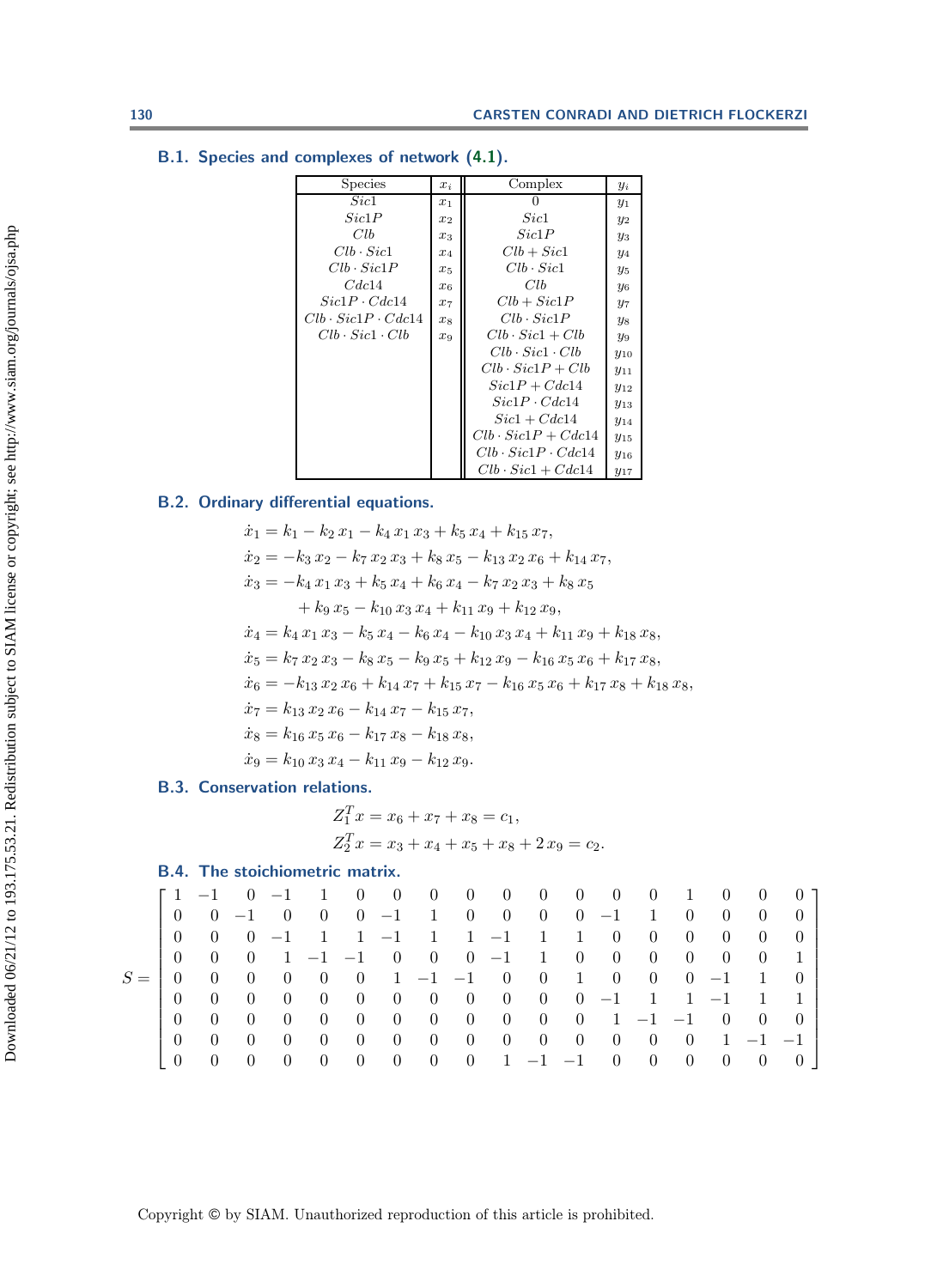#### **B.5. The vector of reaction rates.**

 $v(k, x) = (k_1, k_2x_1, k_3x_2, k_4x_1x_3, k_5x_4, k_6x_4, k_7x_2x_3, k_8x_5, k_9x_5, k_{10}x_3x_4,$  $k_{11}x_9, k_{12}x_9, k_{13}x_2x_6, k_{14}x_7, k_{15}x_7, k_{16}x_5x_6, k_{17}x_8, k_{18}x_8)^T$ .

# <span id="page-21-0"></span>**Appendix C. The data for network [\(4.2\)](#page-15-0).**

# **C.1. Species and complexes of network [\(4.2\)](#page-15-0).**

| <b>Species</b>                | $x_i$   | Complex                       | $y_i$                 |
|-------------------------------|---------|-------------------------------|-----------------------|
| Sic1                          | $x_1$   | $\theta$                      | $y_1$                 |
| Sic1P                         | $x_2$   | Sic1                          | $y_2$                 |
| Clb                           | $x_3$   | Sic1P                         | $y_3$                 |
| $Clb \cdot Sic1$              | $x_4$   | $Sic1 \cdot Clb$              | $y_4$                 |
| $Clb \cdot Sic1P$             | $x_{5}$ | $Clb + Sic1$                  | $y_5$                 |
| Cdc14                         | $x_6$   | $Clb \cdot Sic1$              | <b>y</b> <sub>6</sub> |
| $Sic1P \cdot Cdc14$           | $x_7$   | Clb                           | $y_7$                 |
| $Clb \cdot Sic1P \cdot Cdc14$ | $x_8$   | $Clb + Sic1P$                 | $y_8$                 |
| $Sic1 \cdot Clb$              | $x_9$   | $Clb \cdot Sic1P$             | $y_9$                 |
|                               |         | $Sic1P + Cdc14$               | $y_{10}$              |
|                               |         | $Sic1P \cdot Cdc14$           | $y_{11}$              |
|                               |         | $Sic1 + Cdc14$                | $y_{12}$              |
|                               |         | $Clb \cdot Sic1P + Cdc14$     | $y_{13}$              |
|                               |         | $Clb \cdot Sic1P \cdot Cdc14$ | $y_{14}$              |
|                               |         | $Clb \cdot Sic1 + Cdc14$      | $y_{15}$              |

# **C.2. Ordinary differential equations.**

$$
\begin{aligned}\n\dot{x}_1 &= k_1 - k_2 \, x_1 + k_4 \, x_9 - k_5 \, x_1 \, x_3 - k_6 \, x_1 \, x_3 + k_7 \, x_4 + k_{15} \, x_7, \\
\dot{x}_2 &= -k_3 \, x_2 + k_9 \, x_9 - k_{10} \, x_2 \, x_3 + k_{11} \, x_5 - k_{13} \, x_2 \, x_6 + k_{14} \, x_7, \\
\dot{x}_3 &= k_4 \, x_9 - k_5 \, x_1 \, x_3 - k_6 \, x_1 \, x_3 + k_7 \, x_4 + k_8 \, x_4 \\
&\quad + k_9 \, x_9 - k_{10} \, x_2 \, x_3 + k_{11} \, x_5 + k_{12} \, x_5, \\
\dot{x}_4 &= k_6 \, x_1 \, x_3 - k_7 \, x_4 - k_8 \, x_4 + k_{18} \, x_8, \\
\dot{x}_5 &= k_{10} \, x_2 \, x_3 - k_{11} \, x_5 - k_{12} \, x_5 - k_{16} \, x_5 \, x_6 + k_{17} \, x_8, \\
\dot{x}_6 &= -k_{13} \, x_2 \, x_6 + k_{14} \, x_7 + k_{15} \, x_7 - k_{16} \, x_5 \, x_6 + k_{17} \, x_8 + k_{18} \, x_8, \\
\dot{x}_7 &= k_{13} \, x_2 \, x_6 - k_{14} \, x_7 - k_{15} \, x_7, \\
\dot{x}_8 &= k_{16} \, x_5 \, x_6 - k_{17} \, x_8 - k_{18} \, x_8, \\
\dot{x}_9 &= -k_4 \, x_9 + k_5 \, x_1 \, x_3 - k_9 \, x_9.\n\end{aligned}
$$

## **C.3. Conservation relations.**

$$
Z_1^T x = x_6 + x_7 + x_8 = c_1,
$$
  
\n
$$
Z_2^T x = x_3 + x_4 + x_5 + x_8 + x_9 = c_2.
$$

Copyright © by SIAM. Unauthorized reproduction of this article is prohibited.

 $\sim$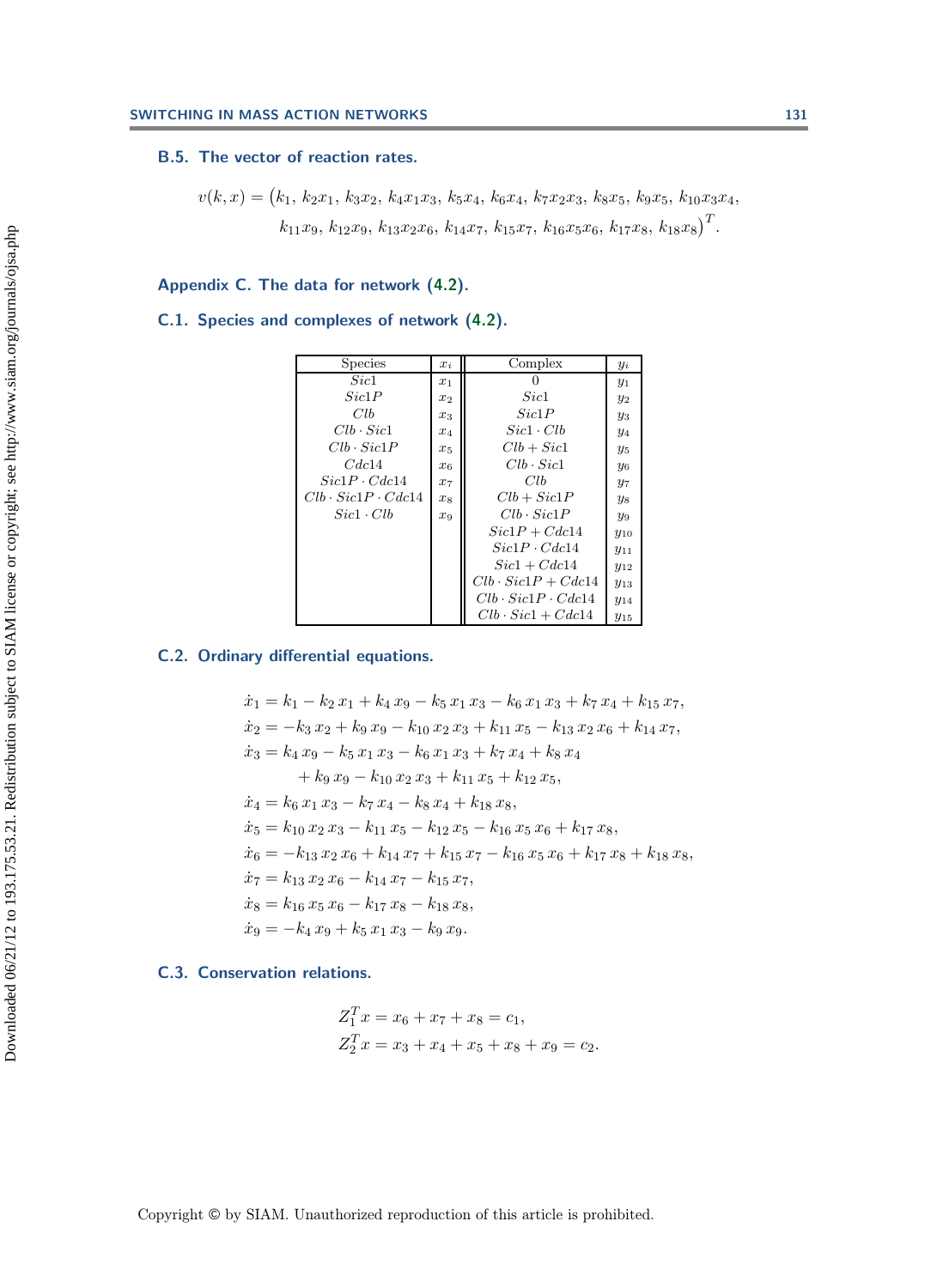# **C.4. The stoichiometric matrix.**

|       |                  | $11 - 1$         | $\bigcirc$       |                  | $1 -1 -1$ 1      |                                  |                                  |                                      |                     | $0 \quad 0 \quad 0 \quad 0$ |                                   | $\begin{array}{cc} 0 \end{array}$   | $\begin{array}{c} 0 \end{array}$ | $\hspace{0.6cm}0$                | $\begin{array}{c} 1 \end{array}$ | $\begin{matrix} 0 \end{matrix}$               | $\overline{0}$                | $\theta$         |
|-------|------------------|------------------|------------------|------------------|------------------|----------------------------------|----------------------------------|--------------------------------------|---------------------|-----------------------------|-----------------------------------|-------------------------------------|----------------------------------|----------------------------------|----------------------------------|-----------------------------------------------|-------------------------------|------------------|
|       | $\theta$         |                  | $0 -1$           | $\left( \right)$ | $\theta$         | $\begin{array}{c} 0 \end{array}$ | $\begin{array}{c} 0 \end{array}$ |                                      |                     |                             |                                   | $0 \t 1 \t -1 \t 1 \t 0 \t -1 \t 1$ |                                  |                                  | $\begin{array}{c} 0 \end{array}$ | $\overline{0}$                                | 0                             | $\left( \right)$ |
|       | $\theta$         | $\left( \right)$ | $\left( \right)$ | $\mathbf{1}$     |                  |                                  | $-1$ $-1$ 1                      | $\begin{array}{ccc} & 1 \end{array}$ |                     |                             |                                   | $1 -1$ 1 1                          | $\hspace{1.6cm}0$                | $\hspace{0.1em} 0$               | $\vert 0 \vert$                  | $\overline{0}$                                | 0                             | 0                |
|       | $\left( \right)$ | $\left( \right)$ | $\left( \right)$ | $\left( \right)$ | $\theta$         |                                  |                                  |                                      |                     | $1 -1 -1 0 0 0 0$           |                                   |                                     | $\begin{array}{c} 0 \end{array}$ | $\begin{array}{c} 0 \end{array}$ | $\overline{0}$                   | $\theta$                                      | $\overline{0}$                |                  |
| $S =$ | $\theta$         | $\left( \right)$ | $\theta$         | $\theta$         | $\overline{0}$   | $\overline{0}$                   | $\begin{array}{c} 0 \end{array}$ |                                      |                     |                             |                                   | $0 \t 0 \t 1 \t -1 \t -1 \t 0 \t 0$ |                                  |                                  |                                  | $0 \quad -1$                                  | $\blacksquare$                | $\left( \right)$ |
|       | $\left( \right)$ | $\theta$         | 0                | $\Omega$         | $\theta$         | - 0                              | $\begin{array}{c} 0 \end{array}$ |                                      |                     |                             |                                   |                                     |                                  |                                  |                                  | $0 \t 0 \t 0 \t 0 \t 0 \t -1 \t 1 \t 1 \t -1$ | $\mathbf{1}$                  |                  |
|       | $\theta$         | $\theta$         | $\theta$         | 0                | $\theta$         | 0                                | $\overline{0}$                   |                                      |                     |                             |                                   | $0 \t 0 \t 0 \t 0 \t 1$             |                                  |                                  |                                  | $-1$ $-1$ 0                                   | $\begin{matrix}0\end{matrix}$ | $\left( \right)$ |
|       | $\theta$         | 0                | $\theta$         | $\theta$         | $\left( \right)$ | $\theta$                         | $\vert 0 \vert$                  |                                      | $0 \quad 0 \quad 0$ |                             | $\begin{array}{cc} 0 \end{array}$ | $\begin{array}{c} 0 \end{array}$    | $\begin{array}{c} 0 \end{array}$ | $\hspace{0.6cm}0$                | $\overline{0}$                   | $\overline{1}$                                | $-1$ $-1$                     |                  |
|       | $\left( \right)$ | $\theta$         | $\theta$         | $-1$             |                  | $\theta$                         | $\vert 0 \vert$                  |                                      | $0 -1$              | $\overline{0}$              | $\vert 0 \vert$                   | $\theta$                            | $\overline{0}$                   | $\overline{0}$                   | $\vert 0 \vert$                  | $\vert 0 \vert$                               | $\theta$                      | $\theta$         |

#### **C.5. The vector of reaction rates.**

<span id="page-22-2"></span> $v(k, x) = (k_1, k_2x_1, k_3x_2, k_4x_9, k_5x_1x_3, k_6x_1x_3, k_7x_4, k_8x_4, k_9x_9, k_{10}x_2x_3,$  $k_{11}x_5, k_{12}x_5, k_{13}x_2x_6, k_{14}x_7, k_{15}x_7, k_{16}x_5x_6, k_{17}x_8, k_{18}x_8)^T$ .

#### <span id="page-22-0"></span>**Appendix D. Some linear algebra.**

<span id="page-22-1"></span>**D.1.** The hypothesis  $\text{im}(S) = \text{im}(J(\nu, x))$  in [\(2.9\)](#page-6-0). We consider the factorization  $J = S[VV]^T$  diag  $(x^{-1})$  from [\(2.5c\)](#page-5-0) and [\(2.5d\)](#page-5-0), where  $V = diag(E\nu)$  and diag  $(x^{-1})$  are<br>diagonal matrices with positive entries. The equality im  $(S) = im(L)$  is thus equivalent to diagonal matrices with positive entries. The equality  $\text{im}(S) = \text{im}(J)$  is thus equivalent to  $\lim(S) = \lim(S[\mathcal{Y}V]^T)$  since the invertible factor diag  $(x^{-1})$  can be discarded.<br>Civen such  $(x \times x)$  matrices  $S$  and  $B = \mathcal{Y}V$  of rank  $(S) = \varepsilon$  and rank  $(B)$ .

Given such  $(n \times r)$ -matrices S and  $B = \mathcal{Y}V$  of rank  $(S) = s$  and rank  $(B) = \text{rank}(Y) =: \beta$ , respectively, one always has im  $(S)$   $\supset$  im  $(SB^T)$  and  $s \geq \text{rank}(SB^T)$ . We discuss the equality

(D.1a) 
$$
S(\mathbb{R}^r) = \text{im}(S) = \text{im}(SB^T) = S(\text{im } B^T),
$$

which is obviously equivalent to  $s = \text{rank}(SB^T) = \text{rank}(BS^T)$  and to

(D.1b) 
$$
\dim\left(\ker(SB^T)\right) = n - s = \dim\left(\ker(BS^T)\right).
$$

Obviously,  $(D.1a)$  necessitates  $\beta \geq s$ . Moreover, one has  $\text{im}(S) \subset \text{im}(SB^T)$  if and only if  $\text{im}(S) \perp - \text{ker}(ST) \supset \text{ker}(BS^T) = \text{im}(SB^T) \perp$  and thus if and only if  $[\text{im}(S)]^{\perp} = \text{ker}(S^T) \supset \text{ker}(B^T S) = [\text{im}(S B^T)]^{\perp}$  and thus if and only if

(D.1c) 
$$
BS^T \xi = 0 \Rightarrow S^T \xi = 0.
$$

The elements  $\xi$  of the  $(n - s)$ -dimensional subspace ker  $(S<sup>T</sup>)$  satisfy [\(D.1c\)](#page-22-2). Therefore, rank  $(S)$  = rank  $(SB<sup>T</sup>)$  is equivalent to B  $\vert_{\text{im}(S<sup>T</sup>)}$  being an injective map. This can be reformulated in terms of matrices  $S_c$  and  $B_c$ , whose columns form a basis of im  $(S<sup>T</sup>)$  and im  $(B<sup>T</sup>)$ , respectively: rank  $(S) = \text{rank}(SB^T)$  is equivalent to  $B_c^T S_c \in \mathbb{R}^{r \times s}$  being of full column rank<br>c. Finally, this fact loads with the help of matrices  $S$  and  $\mathcal{Y}$ , whose columns form a basis of s. Finally, this fact leads with the help of matrices  $S_c$  and  $\mathcal{Y}_c$ , whose columns form a basis of im  $(S^T)$  and im  $(Y^T)$ , respectively, to the following characterization:

(D.1d) 
$$
\operatorname{im}(S) = \operatorname{im}(J(\nu, x)) \iff \mathcal{Y}_c^T \operatorname{diag}(E\nu) S_c \in \mathbb{R}^{r \times s} \text{ has full column rank } s.
$$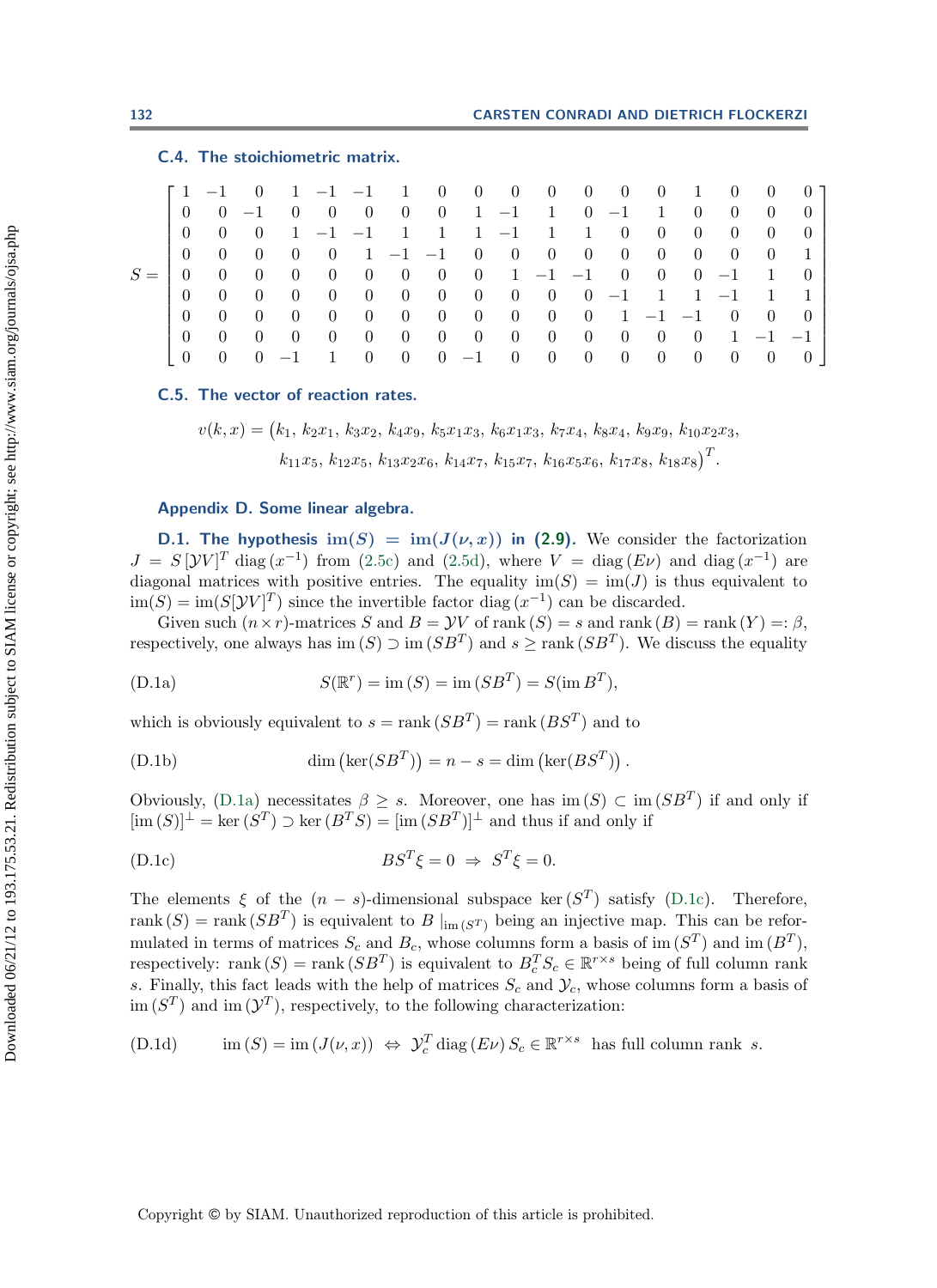<span id="page-23-6"></span>**D.2. The reduced system**  $Q(z)\nu = 0$  in [\(2.17\)](#page-8-1). When discussing  $H(z)\nu = 0$  with  $H(z)$  given by [\(2.7b\)](#page-5-1), we have introduced matrices  $S_0$  and  $S_c$  such that the columns of  $S_0$ and  $S_c$  form a basis of ker(S) and im(S<sup>T</sup>), respectively. Furthermore, we have chosen the Moore–Penrose inverse  $S_0^{\#}$  and a particular matrix  $S_{\#}$  with  $S_{\#} S_0 = \begin{bmatrix} I_{r-s} \\ \mathbf{0}_{s \times (r-s)} \end{bmatrix}$ , namely,  $S_{\#}^{part} = \begin{bmatrix} S_{\#}^{*} \\ S_{\#}^{T} \end{bmatrix}$ . These choices have led to the equivalence of  $H(z) \nu = 0$  and  $Q(z) \nu = 0$ , with the corresponding  $\alpha$  given by  $P(z)\nu$  (cf. the set-up for [\(2.15\)](#page-8-4), [\(2.16\)](#page-8-2), and [\(2.17\)](#page-8-1)).

When considering a different basis representation  $S_0 = S_0 R_0$  of ker(S) for a regular matrix  $R_0 \in \mathbb{R}^{(r-s)\times(r-s)}$  and when working with the general form of  $S_{\#}$  given by

<span id="page-23-9"></span>(D.2a) 
$$
S_{\#}^{gen} = \begin{bmatrix} \tilde{S}_{0}^{\#} + \Lambda S_{c}^{T} \\ R_{c}^{T} S_{c}^{T} \end{bmatrix} = \begin{bmatrix} R_{0}^{-1} & \Lambda \\ 0 & R_{c}^{T} \end{bmatrix} \begin{bmatrix} S_{0}^{\#} \\ S_{c}^{T} \end{bmatrix}
$$

for regular matrices  $R_c \in \mathbb{R}^{s \times s}$  and arbitrary matrices  $\Lambda \in \mathbb{R}^{(r-s)\times s}$ , one arrives at the equivalence of  $\tilde{S}_0 \tilde{\alpha} = \text{diag}(\mathcal{Y}^T z) E \nu$  (cf. [\(2.15\)](#page-8-4)) to

(D.2b) 
$$
\begin{bmatrix} R_0^{-1} & \Lambda \\ 0 & R_c^T \end{bmatrix} \begin{bmatrix} P(z) \nu \\ Q(z) \nu \end{bmatrix} = \begin{bmatrix} \tilde{\alpha} \\ 0 \end{bmatrix}
$$

for some matrix  $\Lambda$  of suitable dimensions. Hence, for general  $S_{\#}^{gen}$  one obtains (in analogy to  $(2.17)$ ) the condition [\(2.17\)](#page-8-1)) the condition

$$
R_c^T Q(z) \nu = 0.
$$
 (D.2c)

As  $R_c$  is regular, one has that any pair  $(z, \nu) \in \mathbb{R}^n \times \mathcal{V}$  satisfying [\(D.2c\)](#page-23-9) also satisfies [\(2.17\)](#page-8-1) and vice versa. Hence we conclude that  $(2.17)$  is independent from the chosen bases for ker $(S)$ and im( $S<sup>T</sup>$ ). The corresponding  $\tilde{\alpha}$  depends on the choice of  $R_0$  and  $\Lambda$ , as [\(D.2b\)](#page-23-9) shows.

<span id="page-23-5"></span>**D.3. Ad Remark [4.](#page-9-1)** By Appendix [D.1](#page-22-1) one has  $\text{im}(S) = \text{im}(J)$  if and only if one of the  $(s \times s)$ -minors of  $\mathcal{Y}_c^T$  diag  $(E\nu)S_c$  is nonzero for the chosen  $\nu$  from the kernel of  $Q(z)$ . We want to add that these minors are polynomials in the components of  $E\nu$  of order not greater than s. By Remark [4](#page-9-1) following Theorem [2.4,](#page-8-0) the  $\nu$ 's might be varied locally. Such a variation might be employed to establish [\(D.1d\)](#page-22-2).

#### **REFERENCES**

- <span id="page-23-8"></span><span id="page-23-0"></span>[1] D. Avis and K. Fukuda, Reverse search for enumeration, Discrete Appl. Math., 65 (1996), pp. 21–46.
- [2] C. P. BAGOWSKI AND J. E. FERRELL, *Bistability in the JNK cascade*, Current Biol., 11 (2001), pp. 1176–1182.
- <span id="page-23-2"></span>[3] M. Banaji and G. Craciun, Graph-theoretic approaches to injectivity and multiple equilibria in systems of interacting elements, Comm. Math. Sci., 7 (2009), pp. 867–900.
- <span id="page-23-3"></span>[4] M. BANAJI AND G. CRACIUN, Graph-theoretic criteria for injectivity and unique equilibria in general chemical reaction systems, Adv. in Appl. Math., 44 (2010), pp. 168–184.
- <span id="page-23-4"></span>[5] M. BANAJI, P. DONNELL, AND S. BAIGENT, P matrix properties, injectivity, and stability in chemical reaction systems, SIAM J. Appl. Math., 67 (2007), pp. 1523–1547.
- <span id="page-23-1"></span>[6] D. BATTOGTOKH AND J. J. TYSON, Bifurcation analysis of a model of the budding yeast cell cycle, Chaos, 14 (2004), pp. 653–661.
- <span id="page-23-7"></span>[7] R. BRUALDI AND B. SHADER, *Matrices of Sign-Solvable Linear Systems*, Cambridge University Press, Cambridge, MA, 1995.